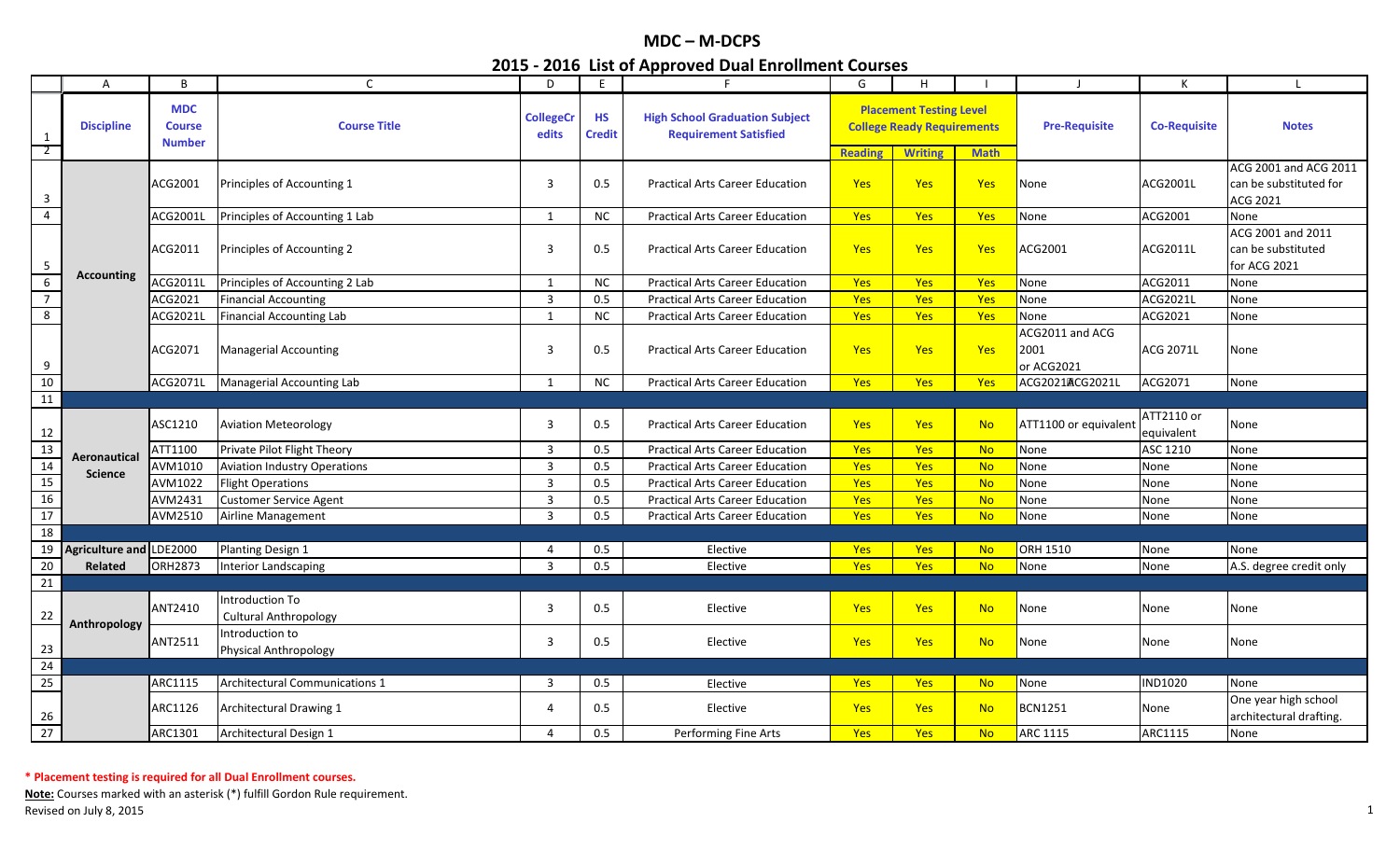|                     | $\mathsf{A}$      | B                                            | C                            | D                         | E                          | F                                                                     | G                            | H                                                                   |                          | $\blacksquare$               | К                                  |              |
|---------------------|-------------------|----------------------------------------------|------------------------------|---------------------------|----------------------------|-----------------------------------------------------------------------|------------------------------|---------------------------------------------------------------------|--------------------------|------------------------------|------------------------------------|--------------|
| 1<br>$\overline{2}$ | <b>Discipline</b> | <b>MDC</b><br><b>Course</b><br><b>Number</b> | <b>Course Title</b>          | <b>CollegeCr</b><br>edits | <b>HS</b><br><b>Credit</b> | <b>High School Graduation Subject</b><br><b>Requirement Satisfied</b> |                              | <b>Placement Testing Level</b><br><b>College Ready Requirements</b> |                          | <b>Pre-Requisite</b>         | <b>Co-Requisite</b>                | <b>Notes</b> |
| 28                  | Architecture      | ARC1302                                      | Architectural Design 2       | 4                         | 0.5                        | Performing Fine Arts                                                  | <b>Reading</b><br><b>Yes</b> | <b>Writing</b><br><b>Yes</b>                                        | <b>Math</b><br><b>No</b> | ARC1126, ARC2701,<br>ARC1301 | ARC1126, ARC2701 <sup>®</sup> None |              |
| 29                  |                   | ARC2171                                      | Computer-Aided Drafting 1    | $\overline{4}$            | 0.5                        | Performing Fine Arts                                                  | Yes                          | Yes                                                                 | <b>No</b>                | ARC1126 or 2461              | None                               | None         |
| $30\,$              |                   | ARC2172                                      | Computer-Aided Drafting 2    | 4                         | 0.5                        | Performing Fine Arts                                                  | Yes                          | Yes                                                                 | <b>No</b>                | ARC2171                      | None                               | None         |
| $31\,$              |                   | ARC2201                                      | Theory of Architecture       | 3                         | 0.5                        | Performing Fine Arts                                                  | Yes                          | Yes                                                                 | <b>No</b>                | <b>ARC 1115</b>              | None                               | None         |
| $\overline{32}$     |                   | ARC2701                                      | History of Architecture 1    | $\overline{3}$            | 0.5                        | Performing Fine Arts                                                  | Yes                          | Yes                                                                 | <b>No</b>                | None                         | None                               | None         |
| 33                  |                   | ARC2702*                                     | History of Architecture 2    | $\overline{3}$            | 0.5                        | Performing Fine Arts                                                  | Yes                          | <b>Yes</b>                                                          | <b>No</b>                | None                         | None                               | None         |
| 34                  |                   |                                              |                              |                           |                            |                                                                       |                              |                                                                     |                          |                              |                                    |              |
| 35                  |                   | ARH1000                                      | <b>Art Appreciation</b>      | $\overline{3}$            | 0.5                        | Performing Fine Arts                                                  | <b>Yes</b>                   | <b>Yes</b>                                                          | <b>No</b>                | None                         | None                               | None         |
| 36                  |                   | ARH2050                                      | Art History 1                | 3                         | 0.5                        | Performing Fine Arts                                                  | Yes                          | Yes                                                                 | <b>No</b>                | None                         | None                               | None         |
| $37\,$              |                   | ARH2051*                                     | Art History 2                | 3                         | 0.5                        | Performing Fine Arts                                                  | Yes                          | Yes                                                                 | <b>No</b>                | ARH 2050                     | None                               | None         |
| 38                  |                   | ARH2740*                                     | Cinema Appreciation          | $\overline{3}$            | 0.5                        | Performing Fine Arts                                                  | Yes                          | <b>Yes</b>                                                          | <b>No</b>                | <b>HUM 1020</b>              | None                               | None         |
| 39                  |                   | ART1201C                                     | <b>Basic Design</b>          | 3-4 Var                   | 0.5                        | Performing Fine Arts                                                  | Yes                          | Yes                                                                 | <b>No</b>                | None                         | None                               | None         |
| $40\,$              |                   | <b>ART1202C</b>                              | Two Dimensional Design       | 3-4 Var                   | 0.5                        | Performing Fine Arts                                                  | Yes                          | <b>Yes</b>                                                          | <b>No</b>                | None                         | None                               | None         |
| 41                  |                   | ART1203C                                     | Design 3                     | 3-4 Var                   | 0.5                        | Performing Fine Arts                                                  | Yes                          | Yes                                                                 | <b>No</b>                | <b>ART 1202C</b>             | None                               | None         |
| 42                  |                   | ART1205C                                     | Color & Composition          | 3-4 Var                   | 0.5                        | Performing Fine Arts                                                  | Yes                          | Yes                                                                 | <b>No</b>                | None                         | None                               | None         |
| 43                  |                   | <b>ART1300C</b>                              | <b>Drawing</b>               | 3-4 Var                   | 0.5                        | Performing Fine Arts                                                  | <b>Yes</b>                   | Yes                                                                 | <b>No</b>                | None                         | None                               | None         |
| 44                  |                   | ART1330C                                     | <b>Figure Drawing</b>        | 3-4 Var                   | 0.5                        | Performing Fine Arts                                                  | Yes                          | Yes                                                                 | <b>No</b>                | None                         | None                               | None         |
| 45                  |                   | ART2150C                                     | Jewelry and Metalsmithing 1  | 4                         | 0.5                        | Performing Fine Arts                                                  | <b>Yes</b>                   | Yes                                                                 | <b>No</b>                | ART 1202C or 1300C           | None                               | None         |
| 46                  |                   | ART2151C                                     | Jewelry and Metalsmithing 2  | $\overline{4}$            | 0.5                        | Performing Fine Arts                                                  | Yes                          | Yes                                                                 | No                       | ART2150C                     | None                               | None         |
| 47                  | Art/Graphics      | ART2301C                                     | Drawing 2                    | 3-4 Var                   | 0.5                        | Performing Fine Arts                                                  | Yes                          | Yes                                                                 | <b>No</b>                | None                         | None                               | None         |
| 48                  |                   | <b>ART2400C</b>                              | Printmaking 1                | 3-4 Var.                  |                            | Performing Fine Arts                                                  | <b>Yes</b>                   | Yes                                                                 | <b>No</b>                | ART 1202C or 1300C           | None                               | None         |
| 49                  |                   | ART2500C                                     | Painting 1                   | 3-4 Var.                  | 0.5                        | Performing Fine Arts                                                  | Yes                          | Yes                                                                 | <b>No</b>                | ART1202C or 1300C            | None                               | None         |
| 50                  |                   | ART2600C                                     | Computer Art                 | 3-4 Var                   | 0.5                        | Performing Fine Arts                                                  | <b>Yes</b>                   | Yes                                                                 | <b>No</b>                | ART 1201C, ART 1300C         | None                               | None         |
| ${\bf 51}$          |                   | ART2601C                                     | Intermediate Computer Art    | 3-4 Var                   | $0.5\,$                    | Performing Fine Arts                                                  | Yes                          | Yes                                                                 | <b>No</b>                | <b>ART2600C</b>              | None                               | None         |
| 52                  |                   | ART2602C                                     | <b>Advanced Computer Art</b> | $\Delta$                  | 0.5                        | Performing Fine Arts                                                  | Yes                          | Yes                                                                 | <b>No</b>                | None                         | None                               | None         |
| 53                  |                   | ART2701C                                     | Sculpture 1                  | 3-4 Var                   | 0.5                        | Performing Fine Arts                                                  | Yes                          | <b>Yes</b>                                                          | <b>No</b>                | ART 1202C or 1300C           | None                               | None         |
| 54                  |                   | <b>ART2750C</b>                              | Ceramics 1                   | 3-4 Var                   | 0.5                        | Performing Fine Arts                                                  | <b>Yes</b>                   | <b>Yes</b>                                                          | <b>No</b>                | ART 1202C or 1300C           | None                               | None         |
| $\overline{55}$     |                   | ART2751C                                     | Ceramics 2                   | 3-4 Var                   | 0.5                        | Performing Fine Arts                                                  | <b>Yes</b>                   | Yes                                                                 | <b>No</b>                | <b>ART 2750C</b>             | None                               | None         |
| 56                  |                   | ART2802C                                     | Visual Art Workshop          | $1-4$ Var                 | 0.5                        | Performing Fine Arts                                                  | Yes                          | Yes                                                                 | <b>No</b>                | None                         | None                               | None         |
| $\overline{57}$     |                   | ART2950                                      | Portfolio Preparation-Art    | $\overline{3}$            | 0.5                        | Performing Fine Arts                                                  | Yes                          | <b>Yes</b>                                                          | <b>No</b>                | None                         | None                               | None         |
| 58                  |                   | GRA2811C                                     | Illustration 1               | 3-4 Var                   | 0.5                        | Performing Fine Arts                                                  | Yes                          | <b>Yes</b>                                                          | <b>No</b>                | ART 1201C, 1330C             | None                               | None         |
| 59                  |                   |                                              |                              |                           |                            |                                                                       |                              |                                                                     |                          |                              |                                    |              |
| 60                  | Astronomy         | AST1002                                      | Descriptive Astronomy        | 3                         | 1                          | Science                                                               | <b>Yes</b>                   | <b>Yes</b>                                                          | <b>Yes</b>               | None                         | None                               | None         |
| 61                  |                   |                                              |                              |                           |                            |                                                                       |                              |                                                                     |                          |                              |                                    |              |
| 62                  |                   | <b>BAN1004</b>                               | Principles of Banking        | $\overline{3}$            | 0.5                        | Elective                                                              | <b>Yes</b>                   | <b>Yes</b>                                                          | <b>No</b>                | None                         | None                               | None         |

**\* Placement testing is required for all Dual Enrollment courses.**

**Note:** Courses marked with an asterisk (\*) fulfill Gordon Rule requirement. Revised on July 8, 2015 2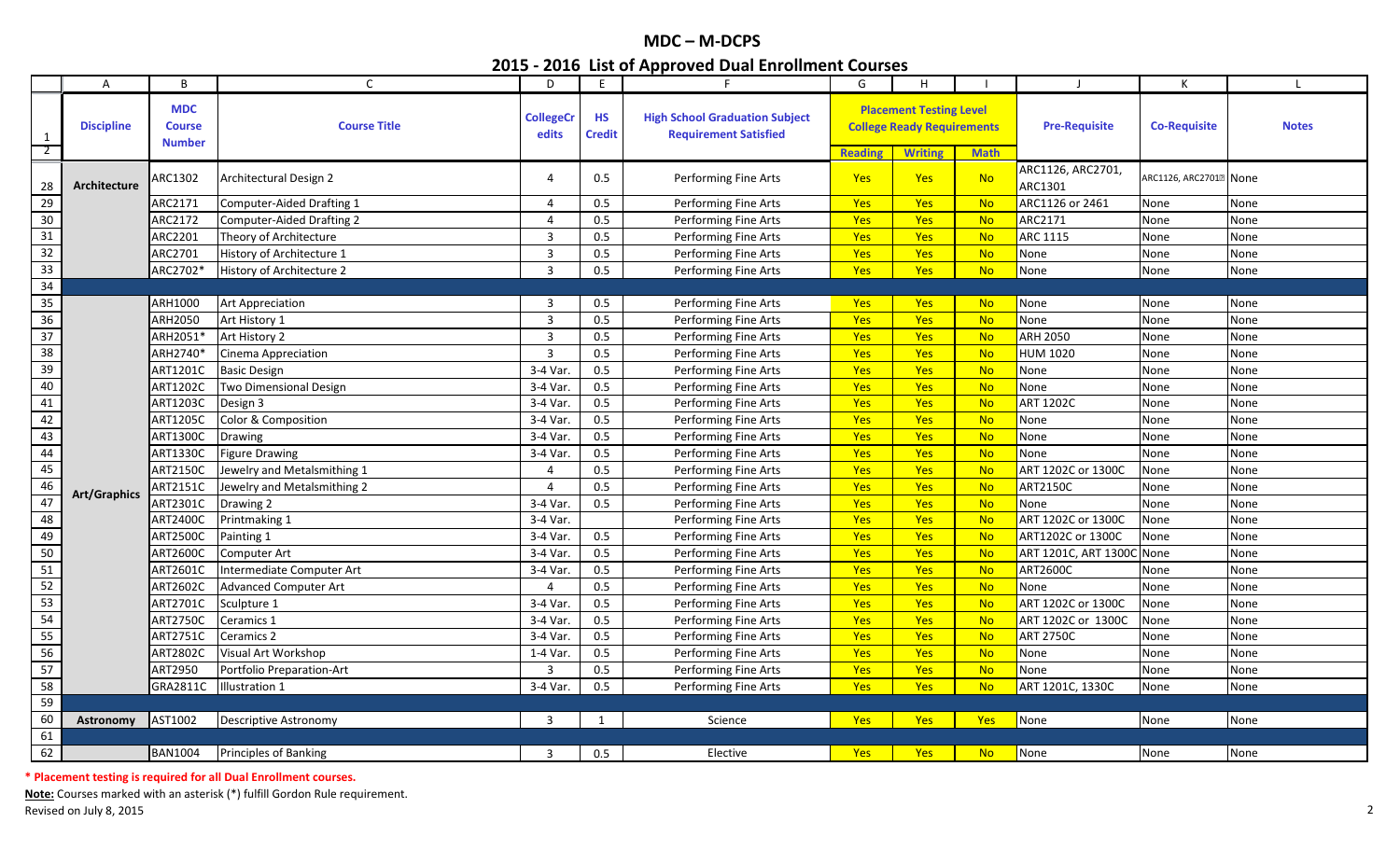|                | A                                      | B                                            | $\mathsf{C}$                                        | D                         | E                          | F                                                                     | G              | H                                                                   |             | $\mathsf{J}$                                           | К                                   | L.           |
|----------------|----------------------------------------|----------------------------------------------|-----------------------------------------------------|---------------------------|----------------------------|-----------------------------------------------------------------------|----------------|---------------------------------------------------------------------|-------------|--------------------------------------------------------|-------------------------------------|--------------|
| $\mathbf{1}$   | <b>Discipline</b>                      | <b>MDC</b><br><b>Course</b><br><b>Number</b> | <b>Course Title</b>                                 | <b>CollegeCr</b><br>edits | <b>HS</b><br><b>Credit</b> | <b>High School Graduation Subject</b><br><b>Requirement Satisfied</b> |                | <b>Placement Testing Level</b><br><b>College Ready Requirements</b> |             | <b>Pre-Requisite</b>                                   | <b>Co-Requisite</b>                 | <b>Notes</b> |
| $\overline{2}$ |                                        |                                              |                                                     |                           |                            |                                                                       | <b>Reading</b> | <b>Writing</b>                                                      | <b>Math</b> |                                                        |                                     |              |
| 63             | <b>Banking</b>                         | <b>BAN1800</b>                               | Law and Banking Principle                           | $\overline{3}$            | 0.5                        | Elective                                                              | Yes            | Yes                                                                 | <b>No</b>   | None                                                   | None                                | None         |
| 64             |                                        | <b>BAN2511</b>                               | <b>Marketing for Bankers</b>                        | $\overline{3}$            | 0.5                        | Elective                                                              | <b>Yes</b>     | Yes                                                                 | <b>No</b>   | <b>MKA 1021</b>                                        | None                                | None         |
| 65             |                                        |                                              |                                                     |                           |                            |                                                                       |                |                                                                     |             |                                                        |                                     |              |
| 66             |                                        | <b>BOT1010</b>                               | Botany                                              | 3                         | 1                          | Science                                                               | <b>Yes</b>     | <b>Yes</b>                                                          | <b>Yes</b>  | None                                                   | <b>BOT1010L</b>                     | None         |
| 67             |                                        | <b>BOT1010L</b>                              | <b>Botany Laboratory</b>                            | 1                         | NC                         | Science                                                               | <b>Yes</b>     | Yes                                                                 | Yes         | None                                                   | BOT1010                             | None         |
| 68             |                                        | <b>BSC1005</b>                               | <b>General Education Biology</b>                    | $\overline{3}$            | 1                          | Science                                                               | Yes            | Yes                                                                 | Yes         | None                                                   | None                                | None         |
| 69             |                                        | <b>BSC10051</b>                              | <b>General Education Biology Lab</b>                | 1                         | NC                         | Science                                                               | <b>Yes</b>     | Yes                                                                 | Yes         | None                                                   | <b>BSC1005</b>                      | None         |
| 70             |                                        | <b>BSC1050</b>                               | <b>Biology and Environment</b>                      | $\overline{3}$            | 0.5                        | Science                                                               | Yes            | Yes                                                                 | Yes         | None                                                   | None                                | None         |
| 71             |                                        | <b>BSC1084</b>                               | unctional Human Anatomy                             | $\overline{3}$            | 0.5                        | Science                                                               | Yes            | Yes                                                                 | <b>Yes</b>  | None                                                   | None                                | None         |
| 72             |                                        | <b>BSC2010</b>                               | Principles of Biology 1                             | 3                         | 1                          | Science                                                               | <b>Yes</b>     | Yes                                                                 | <b>Yes</b>  | <b>BSC 2010L, CHM 104</b>                              | <b>BSC 2010L,</b><br>CHM 1045       | None         |
| 73             |                                        | <b>BSC2010L</b>                              | Principles of Biology 1 Laboratory                  | $\overline{2}$            | <b>NC</b>                  | Science                                                               | <b>Yes</b>     | Yes                                                                 | Yes         | <b>BSC2010</b>                                         | BSC2010                             | None         |
| 74             |                                        | <b>BSC2011</b>                               | Principles of Biology 2                             | 3                         | 1                          | Science                                                               | <b>Yes</b>     | <b>Yes</b>                                                          | Yes         | BSC2010, BSC2010L,<br><b>BSC2011L</b>                  | <b>BSC 2011L</b>                    | None         |
| 75             |                                        | <b>BSC2011L</b>                              | Principles of Biology 2 Laboratory                  | $\overline{2}$            | $NC$                       | Science                                                               | <b>Yes</b>     | Yes                                                                 | Yes         | BSC2010L, BSC2011                                      | <b>BSC2011</b>                      | None         |
| 76             |                                        | <b>BSC2085</b>                               | Human Anatomy & Physiology 1                        | $\mathbf{3}$              | $\mathbf{1}$               | Science                                                               | <b>Yes</b>     | Yes                                                                 | Yes         | <b>BSC2085L</b>                                        | <b>BSC2085L</b>                     | None         |
| 77             | <b>Biological</b>                      | <b>BSC2085L</b>                              | Human Anatomy & Physiology 1 Lab                    | 1                         | $NC$                       | Science                                                               | Yes            | Yes                                                                 | Yes         | <b>BSC2085</b>                                         | <b>BSC2085</b>                      | None         |
| 78             | <b>Science</b>                         | <b>BSC2086</b>                               | Human Anatomy & Physiology 2                        | 3                         | $\mathbf{1}$               | Science                                                               | <b>Yes</b>     | Yes                                                                 | Yes         | BSC2085, BSC2085L<br><b>BSC2086L</b>                   | <b>BSC2086L</b>                     | None         |
| 79             |                                        | <b>BSC2086L</b>                              | Human Anatomy & Physiology 2 Lab                    | 1                         | <b>NC</b>                  | Science                                                               | <b>Yes</b>     | Yes                                                                 | Yes         | BSC2085, BSC2085L<br><b>BSC2086</b>                    | <b>BSC2086</b>                      | None         |
| 80             |                                        | <b>BSC2250</b>                               | Natural History of South Florida                    | $\overline{3}$            | 0.5                        | Science                                                               | Yes            | Yes                                                                 | Yes         | None                                                   | None                                | None         |
| 81             |                                        | <b>BSC2426</b>                               | <b>Biotechnology Methods and Applications 1</b>     | $\mathbf{3}$              | $\mathbf{1}$               | Science                                                               | Yes            | Yes                                                                 | Yes         | None                                                   | <b>BSC2426L</b>                     | None         |
| 82             |                                        | <b>BSC2426L</b>                              | Biotechnology Methods and Applications 1 Laboratory | $\overline{2}$            | NC                         | Science                                                               | <b>Yes</b>     | Yes                                                                 | Yes         | None                                                   | <b>BSC2426</b>                      | None         |
| 83             |                                        | <b>MCB2010</b>                               | Microbiology                                        | 3                         | 1                          | Science                                                               | <b>Yes</b>     | Yes                                                                 | <b>Yes</b>  | <b>BSC 2010, 2010L</b>                                 | BSC 2011L and<br>CHM 1033,<br>1033L | None         |
| 84             |                                        | OCB1010                                      | ntroduction to Marine Biology                       | $\overline{3}$            | 1                          | Science                                                               | Yes            | Yes                                                                 | <b>Yes</b>  | None                                                   | None                                | None         |
| 85             |                                        | <b>OCB1010L</b>                              | Introduction to Marine Biology Lab                  | 1                         | NC                         | Science                                                               | <b>Yes</b>     | <b>Yes</b>                                                          | Yes         | None                                                   | None                                | None         |
| 86             |                                        | Z001010                                      | Zoology                                             | $\overline{3}$            | 1                          | Science                                                               | Yes            | Yes                                                                 | Yes         | ZO01010L                                               | ZOO 1010L                           | None         |
| 87             |                                        | ZO01010L                                     | Zoology Laboratory                                  | 1                         | NC                         | Science                                                               | <b>Yes</b>     | <b>Yes</b>                                                          | Yes         | ZO01010                                                | ZOO 1010                            | None         |
| 88             |                                        |                                              |                                                     |                           |                            |                                                                       |                |                                                                     |             |                                                        |                                     |              |
| 89             |                                        | <b>BCN1272</b>                               | Plans Interpretation 1                              | 3                         | 0.5                        | <b>Practical Arts Career Education</b>                                | <b>Yes</b>     | Yes                                                                 | <b>No</b>   | None                                                   | None                                | None         |
| 90             | <b>Building</b><br><b>Construction</b> | <b>BCN1275</b>                               | Plans Interpretation 2                              | 3                         | 0.5                        | <b>Practical Arts Career Education</b>                                | <b>Yes</b>     | <b>Yes</b>                                                          | <b>No</b>   | <b>BCN1272 or Equivalent</b><br><b>Work Experience</b> | None                                | None         |

**\* Placement testing is required for all Dual Enrollment courses.**

**Note:** Courses marked with an asterisk (\*) fulfill Gordon Rule requirement. Revised on July 8, 2015 **3**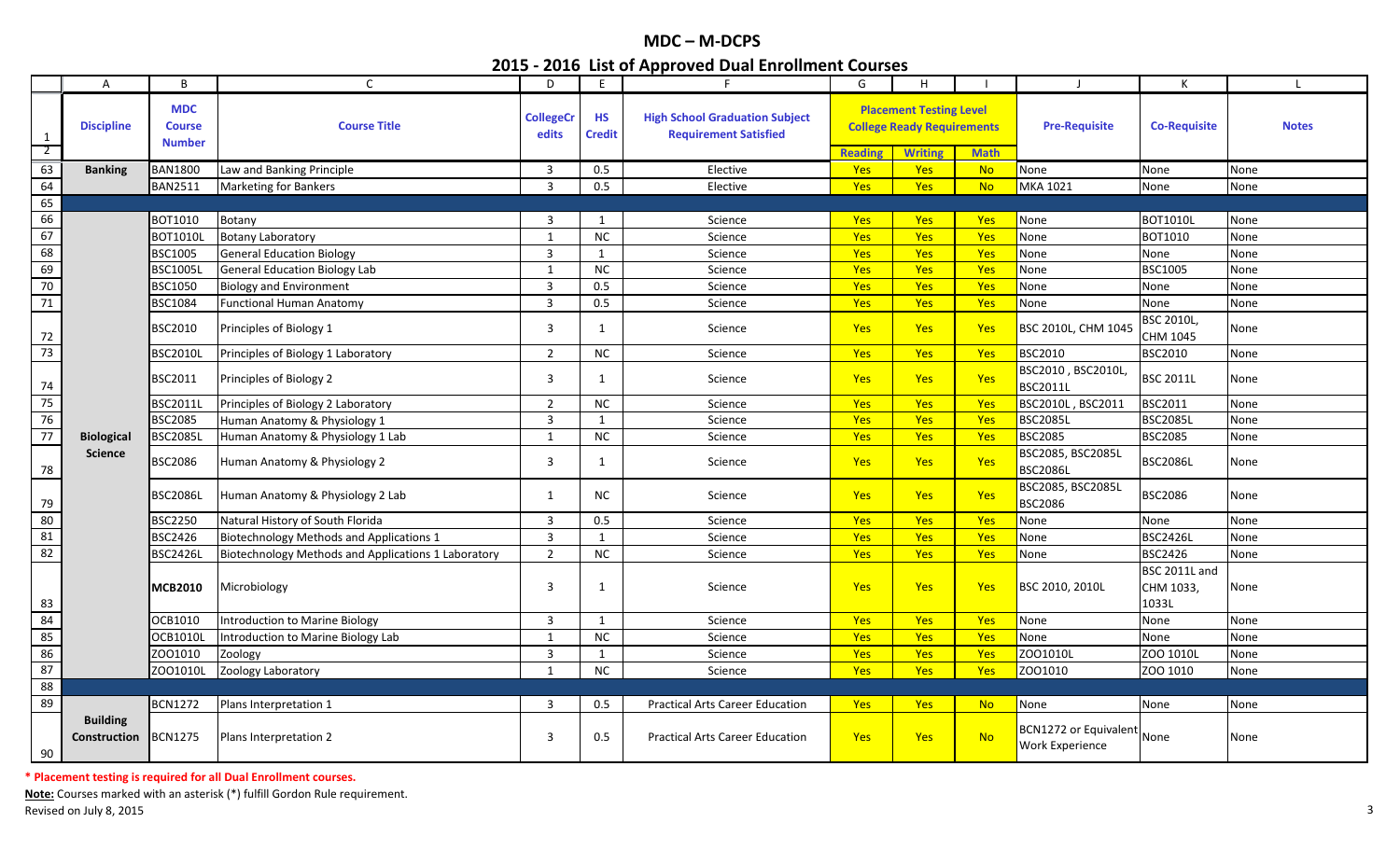|                                | Α                          | B                                            | $\mathsf{C}$                                      | D                         | E                          | F                                                                     | G              | H                                                                                     |             |                                                            | K                                  | $\blacksquare$                 |
|--------------------------------|----------------------------|----------------------------------------------|---------------------------------------------------|---------------------------|----------------------------|-----------------------------------------------------------------------|----------------|---------------------------------------------------------------------------------------|-------------|------------------------------------------------------------|------------------------------------|--------------------------------|
| $\mathbf{1}$<br>$\overline{2}$ | <b>Discipline</b>          | <b>MDC</b><br><b>Course</b><br><b>Number</b> | <b>Course Title</b>                               | <b>CollegeCr</b><br>edits | <b>HS</b><br><b>Credit</b> | <b>High School Graduation Subject</b><br><b>Requirement Satisfied</b> | <b>Reading</b> | <b>Placement Testing Level</b><br><b>College Ready Requirements</b><br><b>Writing</b> | <b>Math</b> | <b>Pre-Requisite</b>                                       | <b>Co-Requisite</b>                | <b>Notes</b>                   |
| 91                             |                            |                                              |                                                   |                           |                            |                                                                       |                |                                                                                       |             |                                                            |                                    |                                |
| 92                             |                            | GEB1011                                      | Principles of Business                            | 3                         | 0.5                        | <b>Practical Arts Career Education</b>                                | <b>Yes</b>     | <b>Yes</b>                                                                            | <b>No</b>   | None                                                       | None                               | None                           |
| 93                             |                            | GEB2112                                      | Intro. to Entrepreneurship                        | $\mathbf{3}$              | 0.5                        | <b>Practical Arts Career Education</b>                                | Yes            | Yes                                                                                   | <b>No</b>   | None                                                       | None                               | None                           |
| 94                             | General<br><b>Business</b> | GEB1949                                      | Co-Op Work Experience 1: GEB                      | 3                         | 0.5                        | <b>Practical Arts Career Education</b>                                | Yes            | Yes                                                                                   | <b>No</b>   | <b>Restricted Enrollment</b>                               | <b>Approval</b><br><b>Required</b> | <b>Grant Participants Only</b> |
| 95                             |                            | GEB2949                                      | Co-Op Work Experience 2: GEB                      | 3                         | 0.5                        | <b>Practical Arts Career Education</b>                                | Yes            | <b>Yes</b>                                                                            | <b>No</b>   | <b>Restricted Enrollment</b>                               | <b>Approval</b><br><b>Required</b> | <b>Grant Participants Only</b> |
| 96                             |                            |                                              |                                                   |                           |                            |                                                                       |                |                                                                                       |             |                                                            |                                    |                                |
| 97                             | <b>Business Law</b>        | <b>BUL2241</b>                               | <b>Business law 1</b>                             | 3                         | 0.5                        | <b>Practical Arts Career Education</b>                                | <b>Yes</b>     | <b>Yes</b>                                                                            | <b>No</b>   | None                                                       | None                               | None                           |
| 98                             |                            | <b>BUL2242</b>                               | <b>Business Law 2</b>                             | 3                         | 0.5                        | Elective                                                              | Yes            | <b>Yes</b>                                                                            | <b>No</b>   | <b>BUL 2241</b>                                            | None                               | None                           |
| 99                             |                            |                                              |                                                   |                           |                            |                                                                       |                |                                                                                       |             |                                                            |                                    |                                |
| 100                            |                            | CHM1020                                      | Chemistry in Our World                            | 3                         | 0.5                        | Science                                                               | <b>Yes</b>     | <b>Yes</b>                                                                            | Yes         | None                                                       | None                               | None                           |
| 101                            |                            | CHM1025                                      | ntroduction to Chemistry                          | 3                         | 1                          | Science                                                               | Yes            | <b>Yes</b>                                                                            | Yes         | MAT1033 or<br><b>Placement in MAC</b><br>1105 or higher    | None                               | None                           |
| 102                            |                            | CHM1025L                                     | Introduction to Chemistry Lab                     | 1                         | <b>NC</b>                  | Science                                                               | <b>Yes</b>     | <b>Yes</b>                                                                            | Yes         | MAT1033 or<br><b>Placement in MAC</b><br>1105 or higher    | CHM1025                            | None                           |
| 103                            |                            | CHM1033                                      | Chemistry for Health Science                      | $\mathbf{3}$              | 0.5                        | Science                                                               | Yes            | Yes                                                                                   | Yes         | None                                                       | CHM1033L,<br>MAT1033               | None                           |
| 104                            |                            | CHM1033L                                     | Chemistry for Health Science Lab                  | $\mathbf{1}$              | <b>NC</b>                  | Science                                                               | Yes            | <b>Yes</b>                                                                            | Yes         | None                                                       | CHM1033,<br>MAT1033                | None                           |
| 105                            |                            | CHM1045                                      | General Chemistry & Qualitative Analysis          | 3                         | 1                          | Science                                                               | Yes            | Yes                                                                                   | Yes         | CHM1025 or High<br>School Chemistry with<br>a Grade of "C" | CHM 1045L,<br>MAC 1105             | None                           |
| 106                            | Chemistry                  |                                              | CHM1045L General Chemistry & Qualitative Analysis | $\overline{2}$            | <b>NC</b>                  | Science                                                               | <b>Yes</b>     | <b>Yes</b>                                                                            | Yes         | CHM1025 or High<br>School Chemistry with<br>a Grade of "C" | CHM 1045,<br>MAC1105               | None                           |
| 107                            |                            | CHM1046                                      | General Chemistry & Qualitative Analysis Lab      | 3                         | 1                          | Science                                                               | <b>Yes</b>     | Yes                                                                                   | Yes         | CHM1045, CHM1045L,<br>MAC1105                              | CHM1046L                           | None                           |
| 108                            |                            | CHM1046L                                     | General Chemistry & Qualitative Analysis Lab      | $\overline{2}$            | <b>NC</b>                  | Science                                                               | <b>Yes</b>     | <b>Yes</b>                                                                            | Yes         | CHM 1045, CHM1045L<br>MAC1105                              | CHM 1046                           | None                           |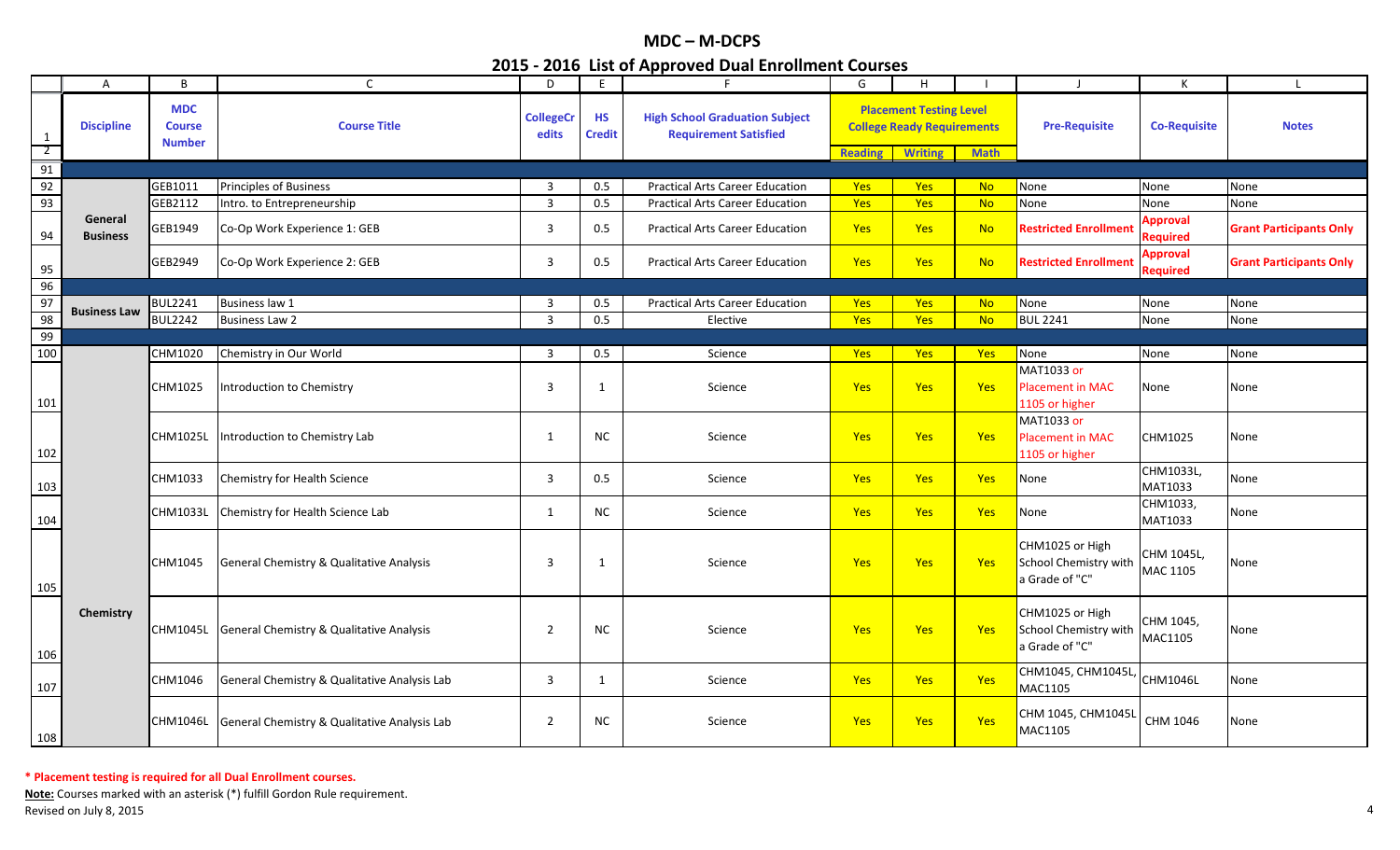|                                | $\mathsf{A}$                  | B                                            | C.                                            | D                         | E                          | F                                                                     | G              | H                                                                                     |             | - 1                                                            | К                                  | L                              |
|--------------------------------|-------------------------------|----------------------------------------------|-----------------------------------------------|---------------------------|----------------------------|-----------------------------------------------------------------------|----------------|---------------------------------------------------------------------------------------|-------------|----------------------------------------------------------------|------------------------------------|--------------------------------|
| $\mathbf{1}$<br>$\overline{2}$ | <b>Discipline</b>             | <b>MDC</b><br><b>Course</b><br><b>Number</b> | <b>Course Title</b>                           | <b>CollegeCr</b><br>edits | <b>HS</b><br><b>Credit</b> | <b>High School Graduation Subject</b><br><b>Requirement Satisfied</b> | <b>Reading</b> | <b>Placement Testing Level</b><br><b>College Ready Requirements</b><br><b>Writing</b> | <b>Math</b> | <b>Pre-Requisite</b>                                           | <b>Co-Requisite</b>                | <b>Notes</b>                   |
| 109                            |                               | CHM2210                                      | <b>Organic Chemistry</b>                      | 3                         | 1                          | Science                                                               | <b>Yes</b>     | <b>Yes</b>                                                                            | Yes         | CHM1046, CHM1046L<br>with a Grade of "C" or CHM2210L<br>better |                                    | None                           |
| 110                            |                               | <b>CHM2210L</b>                              | Organic Chemistry Lab                         | $\overline{2}$            | <b>NC</b>                  | Science                                                               | <b>Yes</b>     | <b>Yes</b>                                                                            | Yes         | CHM1046, CHM1046L<br>with a Grade of "C" or CHM2210<br>better  |                                    | None                           |
| 111                            |                               |                                              |                                               |                           |                            |                                                                       |                |                                                                                       |             |                                                                |                                    |                                |
| 112                            |                               | CET1110C<br>(Formerly<br>CET2114C)           | Digital circuits                              | $\overline{4}$            | 0.5                        | Elective                                                              | Yes            | <b>Yes</b>                                                                            | Yes         | EET1015C, MAC1105,<br>COP2270                                  | COP2270                            | None                           |
| 113                            |                               | CET1171                                      | Intro to Computer Service and<br>Maintenance  | 3                         | 0.5                        | <b>Practical Arts Career Education</b>                                | <b>Yes</b>     | <b>Yes</b>                                                                            | <b>No</b>   | None                                                           | None                               | None                           |
| 114                            |                               | CGS1060                                      | Introduction to Microcomputer<br>Usage        | 4                         | 0.5                        | Elective                                                              | Yes            | Yes                                                                                   | <b>No</b>   | None                                                           | None                               | None                           |
| 115                            |                               | CGS1081                                      | Microcomputers for Visually Impaired          | 4                         | 0.5                        | Elective                                                              | Yes            | <b>Yes</b>                                                                            | <b>No</b>   | Departmental<br>Approval                                       | None                               | None                           |
| 116                            |                               | CGS1501                                      | <b>Word-processing Applications</b>           | 4                         | 0.5                        | Elective                                                              | <b>Yes</b>     | <b>Yes</b>                                                                            | <b>No</b>   | CGS1060                                                        | None                               | None                           |
| 117                            |                               | CGS1540                                      | Database Concepts Design                      | 4                         | 0.5                        | Elective                                                              | Yes            | Yes                                                                                   | <b>No</b>   | CGS1060                                                        | None                               | None                           |
| 118                            |                               | CGS1560                                      | Microcomputers Operating Systems              | $\overline{4}$            | 0.5                        | Elective                                                              | Yes            | Yes                                                                                   | <b>No</b>   | CGS1060                                                        | None                               | None                           |
| 119                            |                               | CGS1580                                      | Desktop Publishing                            | $\overline{4}$            | 0.5                        | Elective                                                              | Yes            | <b>Yes</b>                                                                            | <b>No</b>   | CGS1060                                                        | None                               | None                           |
| 120                            |                               | CIS1000                                      | Introduction to Data Processing               | 4                         | 0.5                        | Elective                                                              | Yes            | <b>Yes</b>                                                                            | <b>No</b>   | None                                                           | None                               | None                           |
| 121                            |                               | CIS1321                                      | Introduction to Systems Analysis and Design   | 4                         | 0.5                        | Elective                                                              | Yes            | Yes                                                                                   | <b>No</b>   | CGS1060                                                        | None                               | None                           |
| 122                            |                               | CIS2322                                      | Systems Analysis and Design Implementation    | $\overline{4}$            | 0.5                        | Elective                                                              | Yes            | Yes                                                                                   | <b>No</b>   | CGS1060                                                        | None                               | None                           |
| 123                            | Computer                      | CIS1949                                      | Co-Op Work Experience 1: CIS                  | $1 - 4$                   | 0.5                        | <b>Practical Arts Career Education</b>                                | <b>Yes</b>     | <b>Yes</b>                                                                            | <b>No</b>   | <b>Restricted Enrollment</b>                                   | Approval<br><b>Required</b>        | <b>Grant Participants Only</b> |
| 124                            | <b>Science and</b><br>Related | CIS2949                                      | Co-Op Work Experience 2: CIS                  | 3                         | 0.5                        | <b>Practical Arts Career Education</b>                                | <b>Yes</b>     | <b>Yes</b>                                                                            | <b>No</b>   | <b>Restricted Enrollment</b>                                   | <b>Approval</b><br><b>Required</b> | <b>Grant Participants Only</b> |
| 125                            | <b>Technology</b>             | COP1332                                      | Intro to Visual Basic                         | 4                         | 0.5                        | Elective                                                              | Yes            | Yes                                                                                   | <b>No</b>   | CGS1060                                                        | CGS1060                            | None                           |
| 126                            |                               | COP1334                                      | Intro to C++                                  | 4                         | 0.5                        | Elective                                                              | Yes            | Yes                                                                                   | <b>No</b>   | CGS1060                                                        | CGS1060                            | None                           |
| 127                            |                               | COP2333                                      | Advanced Programming Concepts in Visual Basic | 4                         | 0.5                        | Elective                                                              | Yes            | Yes                                                                                   | <b>No</b>   | CGS1060                                                        | CGS1060                            | None                           |
| 128                            |                               | COP2800                                      | <b>JAVA Programming</b>                       | $\overline{4}$            | 0.5                        | Elective                                                              | Yes            | Yes                                                                                   | <b>No</b>   | CGS1060                                                        | CGS1060                            | None                           |
| 129                            |                               | COP2822                                      | Webpage Design & Programming                  | $\overline{4}$            | 0.5                        | Elective                                                              | Yes            | <b>Yes</b>                                                                            | <b>No</b>   | None                                                           | None                               | None                           |
| 130                            |                               | COP2270                                      | "C" for Engineers                             | $\overline{4}$            | 0.5                        | Elective                                                              | <b>Yes</b>     | <b>Yes</b>                                                                            | Yes         | MAC1105                                                        | MAC1105                            | None                           |
| 131                            |                               | COP2335                                      | Object Oriented Programming using C++         | 4                         | 0.5                        | Elective                                                              | <b>Yes</b>     | <b>Yes</b>                                                                            | <b>No</b>   | CGS1060, COP1334                                               | None                               | None                           |

**\* Placement testing is required for all Dual Enrollment courses.**

**Note:** Courses marked with an asterisk (\*) fulfill Gordon Rule requirement.

Revised on July 8, 2015 **Subset on Automaker 2016** Security 15 and 2016 of the Security 15 and 2016 of the Security 16, 2015 **5**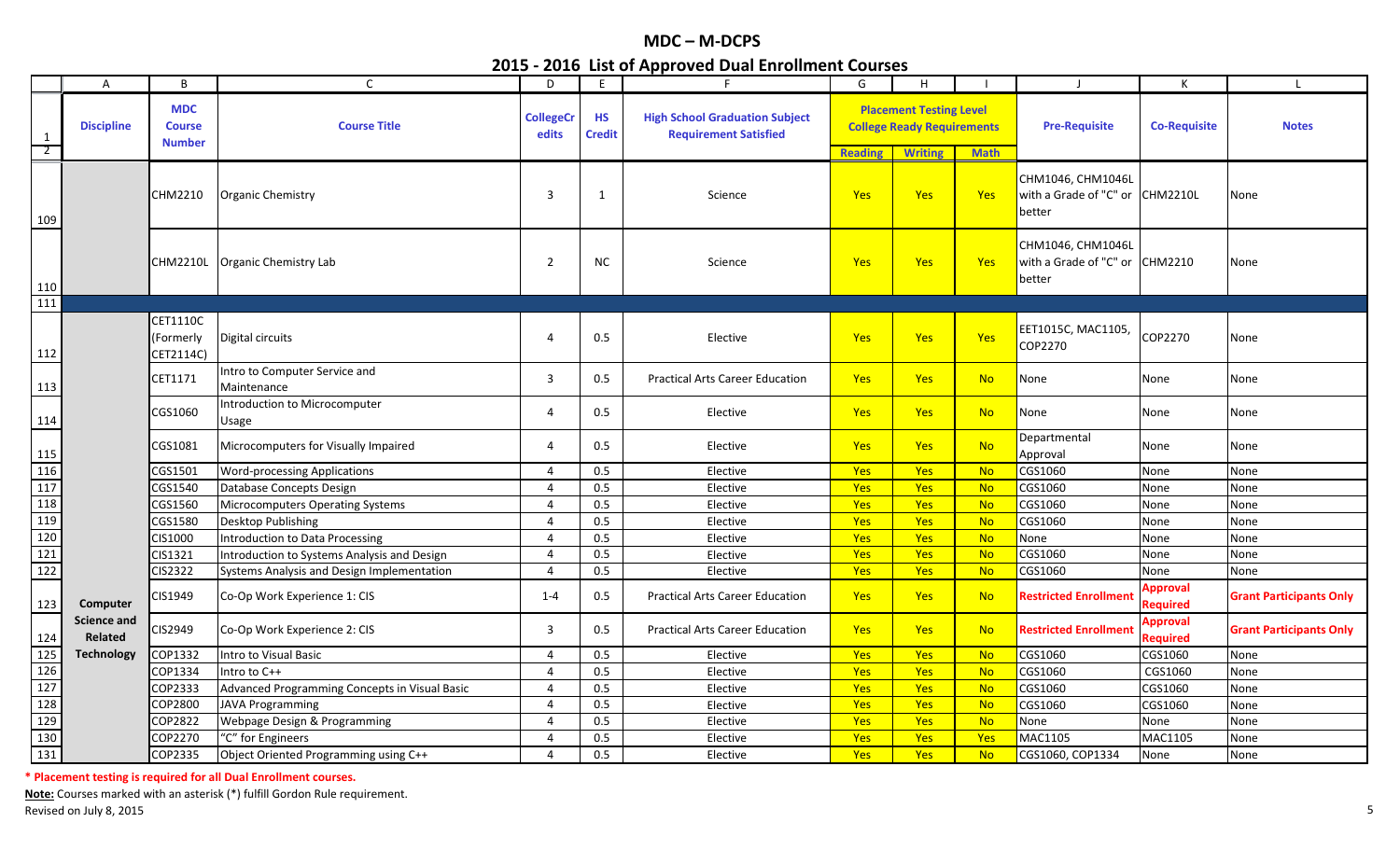|                  | $\mathsf{A}$        | B                                            | C                                                | D                         | E.                         | F.                                                                    | G              | H.                                                                  |             |                                                            | К                   |                    |
|------------------|---------------------|----------------------------------------------|--------------------------------------------------|---------------------------|----------------------------|-----------------------------------------------------------------------|----------------|---------------------------------------------------------------------|-------------|------------------------------------------------------------|---------------------|--------------------|
| 1                | <b>Discipline</b>   | <b>MDC</b><br><b>Course</b><br><b>Number</b> | <b>Course Title</b>                              | <b>CollegeCr</b><br>edits | <b>HS</b><br><b>Credit</b> | <b>High School Graduation Subject</b><br><b>Requirement Satisfied</b> |                | <b>Placement Testing Level</b><br><b>College Ready Requirements</b> |             | <b>Pre-Requisite</b>                                       | <b>Co-Requisite</b> | <b>Notes</b>       |
| $\overline{2}$   |                     |                                              |                                                  |                           |                            |                                                                       | <b>Reading</b> | <b>Writing</b>                                                      | <b>Math</b> |                                                            |                     |                    |
| $\overline{132}$ |                     | COP2800                                      | <b>JAVA Programming</b>                          | $\overline{4}$            | 0.5                        | Elective                                                              | Yes            | Yes                                                                 | <b>No</b>   | COP1334                                                    | None                | None               |
| 133              |                     | CTS1134                                      | Networking Technologies                          | $\overline{4}$            | 0.5                        | Elective                                                              | <b>Yes</b>     | <b>Yes</b>                                                          | <b>No</b>   | None                                                       | None                | None               |
| 134              |                     | CTS1650                                      | <b>Network Fundamentals</b>                      | 4                         | 0.5                        | Elective                                                              | Yes            | Yes                                                                 | <b>No</b>   | Knowledge of<br>computer operating<br>systems and hardware | None                | None               |
| 135              |                     | CTS1651                                      | Routing Protocols and Concepts                   | 4                         | 0.5                        | Elective                                                              | Yes            | <b>Yes</b>                                                          | <b>No</b>   | CTS1650                                                    | None                | None               |
| 136              |                     | CTS1800                                      | Intro to Webpage Development                     | $\overline{4}$            | 0.5                        | Elective                                                              | <b>Yes</b>     | <b>Yes</b>                                                          | <b>No</b>   | CGS1060                                                    | None                | None               |
| 137              |                     | CTS1801                                      | <b>Multimedia &amp; Animation</b>                | $\overline{4}$            | 0.5                        | Elective                                                              | Yes            | Yes                                                                 | <b>No</b>   | CGS1060                                                    | None                | None               |
| 138              |                     | CTS2652                                      | LAN Switching and Wireless Networking            | $\overline{4}$            | 0.5                        | Elective                                                              | <b>Yes</b>     | <b>Yes</b>                                                          | <b>No</b>   | CTS1651                                                    | None                | None               |
| 139              |                     | CTS2653                                      | Accessing the WAN                                | 4                         | 0.5                        | Elective                                                              | <b>Yes</b>     | <b>Yes</b>                                                          | <b>No</b>   | CTS2652                                                    | None                | None               |
| 140              |                     |                                              |                                                  |                           |                            |                                                                       |                |                                                                     |             |                                                            |                     |                    |
| 141              |                     | CCJ1010                                      | Introduction to Criminology                      | 3                         | 0.5                        | <b>Practical Arts Career Education</b>                                | <b>Yes</b>     | <b>Yes</b>                                                          | <b>No</b>   | None                                                       | None                | None               |
| 142              |                     | CCJ1020                                      | Introduction to Criminal Justice                 | $\overline{3}$            | 0.5                        | <b>Practical Arts Career Education</b>                                | Yes            | Yes                                                                 | <b>No</b>   | None                                                       | None                | None               |
| 143              |                     | CCJ1191                                      | Human Behavior in Criminal Justice               | $\overline{3}$            | 0.5                        | <b>Practical Arts Career Education</b>                                | <b>Yes</b>     | <b>Yes</b>                                                          | <b>No</b>   | None                                                       | None                | None               |
| 144              |                     | CCJ2650                                      | Narcotics And Dangerous Substances               | 3                         | 0.5                        | <b>Practical Arts Career Education</b>                                | <b>Yes</b>     | Yes                                                                 | <b>No</b>   | None                                                       | None                | None               |
| 145              |                     | CHS1522C                                     | Forensic Science 1                               | 3                         | 0.5                        | <b>Practical Arts Career Education</b>                                | Yes            | Yes                                                                 | <b>No</b>   | None                                                       | None                | None               |
| 146              |                     | <b>CHS2523</b>                               | <b>Forensic Science 2</b>                        | 4                         | 0.5                        | <b>Practical Arts Career Education</b>                                | Yes            | <b>Yes</b>                                                          | <b>No</b>   | None                                                       | None                | None               |
| 147              |                     | CJC1000                                      | Introduction to Corrections                      | $\mathbf{3}$              | 0.5                        | <b>Practical Arts Career Education</b>                                | Yes            | <b>Yes</b>                                                          | <b>No</b>   | None                                                       | None                | None               |
| 148              |                     | CJC1162                                      | Probation and Parole                             | $\overline{3}$            | 0.5                        | <b>Practical Arts Career Education</b>                                | <b>Yes</b>     | <b>Yes</b>                                                          | <b>No</b>   | None                                                       | None                | None               |
| 149              | Criminal Justice    | CJE1640                                      | Crime Scene Technology                           | $\overline{3}$            | 0.5                        | <b>Practical Arts Career Education</b>                                | <b>Yes</b>     | <b>Yes</b>                                                          | <b>No</b>   | None                                                       | None                | None               |
| 150              | and                 | CJE2671                                      | <b>Basic Fingerprinting</b>                      | 3                         | 0.5                        | <b>Practical Arts Career Education</b>                                | Yes            | Yes                                                                 | <b>No</b>   | None                                                       | None                | None               |
| 151              | Related             | CJE2600                                      | <b>Criminal Investigations</b>                   | $\overline{3}$            | 0.5                        | <b>Practical Arts Career Education</b>                                | <b>Yes</b>     | <b>Yes</b>                                                          | <b>No</b>   | None                                                       | None                | None               |
| 152              | <b>Technologies</b> | CJJ2002                                      | Juvenile Delinquency                             | 3                         | 0.5                        | <b>Practical Arts Career Education</b>                                | <b>Yes</b>     | Yes                                                                 | <b>No</b>   | None                                                       | None                | None               |
| 153              |                     | CJL1100                                      | <b>Criminal Law</b>                              | $\overline{3}$            | 0.5                        | <b>Practical Arts Career Education</b>                                | Yes            | Yes                                                                 | <b>No</b>   | None                                                       | None                | None               |
| 154              |                     | CJL2062                                      | Constitutional Law & Legal Procedure or Evidence | 3                         | 0.5                        | <b>Practical Arts Career Education</b>                                | Yes            | <b>Yes</b>                                                          | <b>No</b>   | None                                                       | None                | None               |
| 155              |                     | DSC1006                                      | <b>Introduction to Homeland Security</b>         | 3                         | 0.5                        | <b>Practical Arts Career Education</b>                                | Yes            | <b>Yes</b>                                                          | <b>No</b>   | None                                                       | None                | None               |
| 156              |                     | DSC2242                                      | <b>Transportation &amp; Border Security</b>      | $\mathbf{3}$              | 0.5                        | <b>Practical Arts Career Education</b>                                | Yes            | <b>Yes</b>                                                          | <b>No</b>   | None                                                       | None                | None               |
| 157              |                     | DSC2590                                      | Intelligence Analysis & Security Management      | $\overline{3}$            | 0.5                        | <b>Practical Arts Career Education</b>                                | Yes            | <b>Yes</b>                                                          | <b>No</b>   | None                                                       | None                | None               |
| 158              |                     |                                              |                                                  |                           |                            |                                                                       |                |                                                                     |             |                                                            |                     |                    |
| 159              |                     | DAA1100                                      | Modern Dance 1                                   | 2-3 Var.                  | 0.5                        | Performing Fine Arts                                                  | <b>Yes</b>     | <b>Yes</b>                                                          | <b>No</b>   | None                                                       | None                | Dance Majors only. |
| 160              |                     | DAA1105                                      | Modern Dance Intermediate                        | 2-3 Var.                  | 0.5                        | Performing Fine Arts                                                  | <b>Yes</b>     | <b>Yes</b>                                                          | <b>No</b>   | DAA1104, or<br>permission of the<br>department.            | None                | Dance Majors only. |

**\* Placement testing is required for all Dual Enrollment courses.**

**Note:** Courses marked with an asterisk (\*) fulfill Gordon Rule requirement.

Revised on July 8, 2015 **6** and the set of the set of the set of the set of the set of the set of the set of the set of the set of the set of the set of the set of the set of the set of the set of the set of the set of the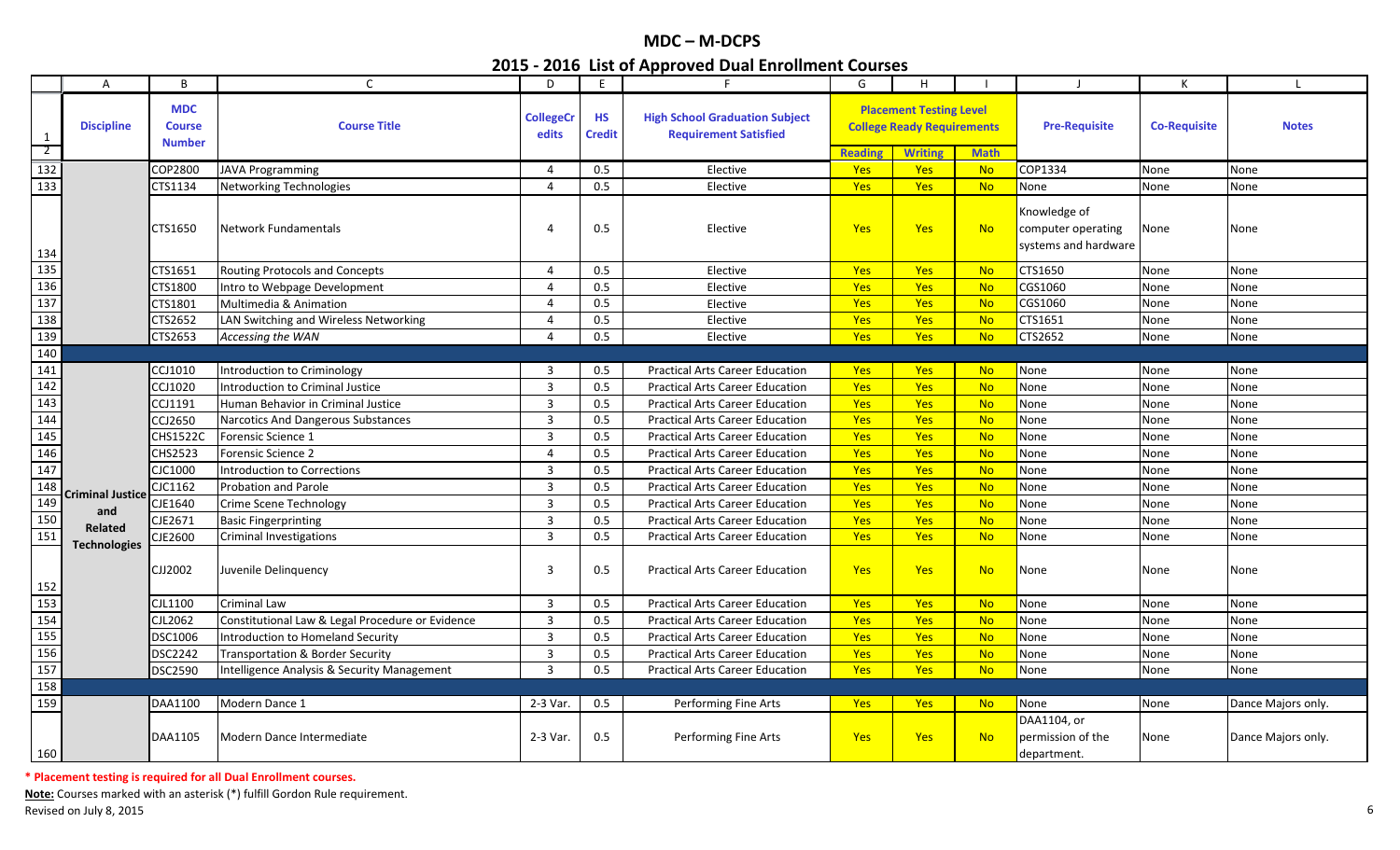|                                                                                                                    | $\overline{A}$     | B                                            | $\mathsf{C}$                                      | D                         | E                          | F                                                                     | G              | H                                                                                     |             | $\perp$                                         | К                   | $\mathbf{I}$       |
|--------------------------------------------------------------------------------------------------------------------|--------------------|----------------------------------------------|---------------------------------------------------|---------------------------|----------------------------|-----------------------------------------------------------------------|----------------|---------------------------------------------------------------------------------------|-------------|-------------------------------------------------|---------------------|--------------------|
| 1<br>$\overline{2}$                                                                                                | <b>Discipline</b>  | <b>MDC</b><br><b>Course</b><br><b>Number</b> | <b>Course Title</b>                               | <b>CollegeCr</b><br>edits | <b>HS</b><br><b>Credit</b> | <b>High School Graduation Subject</b><br><b>Requirement Satisfied</b> | <b>Reading</b> | <b>Placement Testing Level</b><br><b>College Ready Requirements</b><br><b>Writing</b> | <b>Math</b> | <b>Pre-Requisite</b>                            | <b>Co-Requisite</b> | <b>Notes</b>       |
| 161                                                                                                                |                    | DAA1204                                      | <b>Ballet 1</b>                                   | 2-3 Var.                  | 0.5                        | Performing Fine Arts                                                  | Yes            | Yes                                                                                   | <b>No</b>   | None                                            | None                | Dance Majors only. |
|                                                                                                                    |                    |                                              |                                                   |                           |                            |                                                                       |                |                                                                                       |             | DAA1204 or                                      |                     |                    |
|                                                                                                                    |                    | DAA1205                                      | <b>Ballet Intermediate</b>                        | 2-3 Var.                  | 0.5                        | Performing Fine Arts                                                  | <b>Yes</b>     | <b>Yes</b>                                                                            | <b>No</b>   | permission<br>of the department.                | None                | Dance Majors only. |
|                                                                                                                    |                    | DAA1504                                      | Jazz Dance 1                                      | 2-3 Var.                  | 0.5                        | Performing Fine Arts                                                  | <b>Yes</b>     | Yes                                                                                   | <b>No</b>   | Audition required.                              | None                | Dance Majors only. |
| $\begin{array}{r} 162 \\ \hline 163 \\ \hline 164 \end{array}$                                                     |                    | DAA1505                                      | Jazz Dance 2                                      | 2-3 Var.                  | 0.5                        | Performing Fine Arts                                                  | Yes            | <b>Yes</b>                                                                            | <b>No</b>   | Audition required.                              | None                | Dance Majors only. |
| 165                                                                                                                | <b>Dance</b>       | DAA2206                                      | Ballet 2                                          | 2-3 Var.                  | 0.5                        | Performing Fine Arts                                                  | Yes            | <b>Yes</b>                                                                            | <b>No</b>   | DAA 1204 or<br>permission of the<br>department. | None                | Dance Majors only. |
|                                                                                                                    |                    | DAA2207                                      | Advance Ballet                                    | 2-3 Var.                  | 0.5                        | Performing Fine Arts                                                  | <b>Yes</b>     | <b>Yes</b>                                                                            | <b>No</b>   | DAA 2206 or<br>permission of the<br>department. | None                | Dance Majors only. |
|                                                                                                                    |                    | DAA2610                                      | Dance Composition and Improvisation 1             | 2-3 Var.                  | 0.5                        | Performing Fine Arts                                                  | Yes            | Yes                                                                                   | <b>No</b>   | None                                            | None                | None               |
| $\begin{array}{r} 166 \\ \hline 167 \\ \hline 168 \\ \hline 169 \\ \hline 170 \\ \hline 171 \\ \hline \end{array}$ |                    | DAA2611                                      | Dance Composition and Improvisation 2             | 2-3 Var.                  | 0.5                        | Performing Fine Arts                                                  | <b>Yes</b>     | <b>Yes</b>                                                                            | <b>No</b>   | DAA2610                                         | None                | None               |
|                                                                                                                    |                    | DAA2680                                      | Repertory 1                                       | 2-3 Var.                  | 0.5                        | Performing Fine Arts                                                  | Yes            | Yes                                                                                   | <b>No</b>   | None                                            | None                | None               |
|                                                                                                                    |                    | DAA2681                                      | Repertory 2                                       | 2-3 Var.                  | 0.5                        | Performing Fine Arts                                                  | Yes            | <b>Yes</b>                                                                            | <b>No</b>   | DAA 2680                                        | None                | None               |
|                                                                                                                    |                    | DAN2100                                      | <b>Dance Appreciation</b>                         | 3                         | 0.5                        | Performing Fine Arts                                                  | Yes            | <b>Yes</b>                                                                            | <b>No</b>   | None                                            | None                | None               |
| 172                                                                                                                |                    | DAN2130                                      | Dance History                                     | $\overline{3}$            | 0.5                        | Performing Fine Arts                                                  | Yes            | Yes                                                                                   | <b>No</b>   | None                                            | None                | None               |
| 173                                                                                                                |                    | DAN2630                                      | Literature and Materials of Music<br>for Dance1   | 2-3 Var.                  | 0.5                        | Elective                                                              | <b>Yes</b>     | Yes                                                                                   | <b>No</b>   | None                                            | None                | None               |
| 174                                                                                                                |                    | DAN2631                                      | iterature and Materials of Music.<br>for Dance2   | 2-3 Var.                  | 0.5                        | Elective                                                              | <b>Yes</b>     | <b>Yes</b>                                                                            | <b>No</b>   | DAN 2630                                        | None                | None               |
| 175                                                                                                                |                    |                                              |                                                   |                           |                            |                                                                       |                |                                                                                       |             |                                                 |                     |                    |
| 176                                                                                                                | Drafting &         | ETD1110                                      | <b>Technical Drawing 1</b>                        | 4                         | 0.5                        | Elective                                                              | <b>Yes</b>     | Yes                                                                                   | <b>No</b>   | EGS 1111C                                       | None                | None               |
| 177                                                                                                                | Design             | ETD1340                                      | Computer Aided Drawing & Design                   | $\overline{3}$            | 0.5                        | <b>Practical Arts Career Education</b>                                | <b>Yes</b>     | <b>Yes</b>                                                                            | <b>No</b>   | MAC 1105 or MTB1321 None                        |                     | None               |
| 178                                                                                                                |                    |                                              |                                                   |                           |                            |                                                                       |                |                                                                                       |             |                                                 |                     |                    |
| 179                                                                                                                |                    | ECO2013*                                     | Principles of Economics-Macro                     | 3                         | 0.5                        | Social Studies - Economics                                            | Yes            | Yes                                                                                   | Yes         | None                                            | None                | None               |
| 180                                                                                                                | <b>Economics</b>   | ECO2023                                      | Principles of Economics-Micro                     | 3                         | 0.5                        | Social Studies - Economics                                            | Yes            | Yes                                                                                   | Yes         | None                                            | None                | None               |
| 181                                                                                                                |                    | ECO2301                                      | History of Economics Ideas and Their Consequences | 3                         | 0.5                        | Social Studies - Economics                                            | <b>Yes</b>     | <b>Yes</b>                                                                            | <b>Yes</b>  | None                                            | None                | None               |
| 182                                                                                                                |                    |                                              |                                                   |                           |                            |                                                                       |                |                                                                                       |             |                                                 |                     |                    |
| 183                                                                                                                | <b>Emergency</b>   | EMS1059                                      | First Responder Emergency Care                    | $\mathbf{1}$              | <b>NC</b>                  | <b>Practical Arts Career Education</b>                                | <b>Yes</b>     | <b>Yes</b>                                                                            | <b>No</b>   | None                                            | <b>EMS1059L</b>     | None               |
| 184                                                                                                                | <b>Medical</b>     | EMS1059L                                     | First Responder Emergency Care Lab                | 1                         | <b>NC</b>                  | <b>Practical Arts Career Education</b>                                | Yes            | Yes                                                                                   | <b>No</b>   | None                                            | <b>EMS 1059</b>     | None               |
| 185                                                                                                                |                    |                                              |                                                   |                           |                            |                                                                       |                |                                                                                       |             |                                                 |                     |                    |
| 186                                                                                                                | <b>Electronics</b> | EET1015C                                     | <b>Direct Current Circuits</b>                    | 4                         | 0.5                        | <b>Practical Arts Career Education</b>                                | <b>Yes</b>     | <b>Yes</b>                                                                            | <b>Yes</b>  | MAC1105                                         | MAC1105             | None               |
| 187                                                                                                                | Engineering        | EET1082                                      | Introduction to Electronics                       | $\overline{3}$            | 0.5                        | <b>Practical Arts Career Education</b>                                | Yes            | <b>Yes</b>                                                                            | Yes         | None                                            | None                | None               |
| 188                                                                                                                |                    |                                              |                                                   |                           |                            |                                                                       |                |                                                                                       |             |                                                 |                     |                    |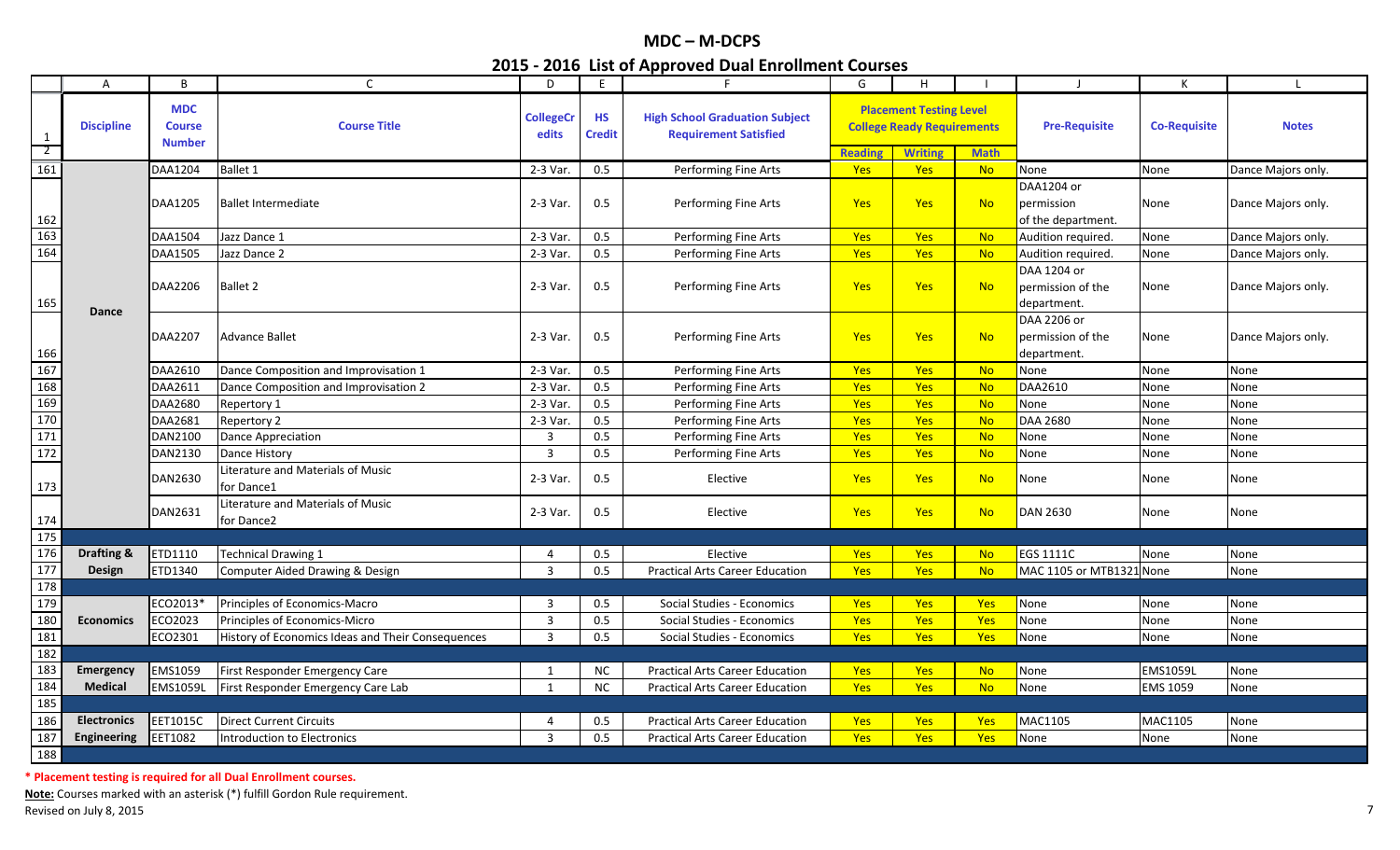|                     | $\mathsf{A}$                    | B                                            | $\mathsf{C}$                                      | D                         | E                          | F                                                                     | G                     | H                                                                                     |             | $\perp$                            | К                                  | $\mathsf{L}$                   |
|---------------------|---------------------------------|----------------------------------------------|---------------------------------------------------|---------------------------|----------------------------|-----------------------------------------------------------------------|-----------------------|---------------------------------------------------------------------------------------|-------------|------------------------------------|------------------------------------|--------------------------------|
| 1<br>$\overline{2}$ | <b>Discipline</b>               | <b>MDC</b><br><b>Course</b><br><b>Number</b> | <b>Course Title</b>                               | <b>CollegeCr</b><br>edits | <b>HS</b><br><b>Credit</b> | <b>High School Graduation Subject</b><br><b>Requirement Satisfied</b> |                       | <b>Placement Testing Level</b><br><b>College Ready Requirements</b><br><b>Writing</b> | <b>Math</b> | <b>Pre-Requisite</b>               | <b>Co-Requisite</b>                | <b>Notes</b>                   |
| 189                 |                                 | <b>EGN1008C</b>                              |                                                   | 3                         | 0.5                        | <b>Practical Arts Career Education</b>                                | <b>Reading</b><br>Yes | <b>Yes</b>                                                                            | Yes         | MAC1140                            |                                    |                                |
|                     |                                 |                                              | Introduction to Engineering                       |                           |                            |                                                                       |                       |                                                                                       |             |                                    | None                               | None                           |
| 190                 | Engineering<br>and Related      | EGN1949                                      | Co-Op Work Experience 1                           | 1 - 4 Var.                | 0.5                        | <b>Practical Arts Career Education</b>                                | <b>Yes</b>            | <b>Yes</b>                                                                            | <b>No</b>   | <b>Restricted Enrollmen</b>        | <b>Approval</b><br><b>Required</b> | <b>Grant Participants Only</b> |
| 191                 | <b>Technologies</b>             | ETD1340                                      | Computer Aided Drawing & Design                   | 3                         | 0.5                        | <b>Practical Arts Career Education</b>                                | Yes                   | <b>Yes</b>                                                                            | Yes         | MAC1105 or MTB1321                 | None                               | None                           |
| 192                 |                                 | EGS2042                                      | Civilization and Engineering 1                    | $\overline{3}$            | 0.5                        | <b>Practical Arts Career Education</b>                                | Yes                   | Yes                                                                                   | Yes         | None                               | None                               | None                           |
| 193                 |                                 |                                              |                                                   |                           |                            |                                                                       |                       |                                                                                       |             |                                    |                                    |                                |
| 194                 |                                 | AML2010                                      | American Literature 1                             | 3                         | 1                          | English                                                               | Yes                   | Yes                                                                                   | <b>No</b>   | ENC 1101, 1102                     | None                               | None                           |
| 195                 |                                 | AML2020                                      | American Literature 2                             | $\overline{3}$            | 1                          | English                                                               | Yes                   | Yes                                                                                   | <b>No</b>   | ENC 1101, 1102                     | None                               | None                           |
| 196                 |                                 | AML2602                                      | African - American Literature 2                   | $\overline{3}$            | 0.5                        | Elective                                                              | Yes                   | Yes                                                                                   | <b>No</b>   | None                               | None                               | None                           |
| 197                 |                                 | CRW2001                                      | Creative Writing 1                                | $\overline{3}$            | 0.5                        | Elective                                                              | Yes                   | Yes                                                                                   | <b>No</b>   | None                               | None                               | None                           |
| 198                 |                                 | CRW2002                                      | <b>Creative Writing 2</b>                         | $\overline{3}$            | 0.5                        | Elective                                                              | Yes                   | <b>Yes</b>                                                                            | <b>No</b>   | None                               | None                               | None                           |
| 199                 |                                 | ENC1101*                                     | <b>English Composition 1</b>                      | $\overline{3}$            | 1                          | English                                                               | Yes                   | Yes                                                                                   | <b>No</b>   | None                               | None                               | None                           |
| 200                 |                                 | ENC1102*                                     | <b>English Composition 2</b>                      | 3                         | 1                          | English                                                               | Yes                   | Yes                                                                                   | <b>No</b>   | ENC1101                            | None                               | None                           |
| 201                 |                                 | ENL2012                                      | English Literature 1                              | 3                         | 1                          | English                                                               | Yes                   | <b>Yes</b>                                                                            | <b>No</b>   | ENC 1101, 1102 or<br>equivalent    | None                               | None                           |
| 202                 | <b>English</b>                  | <b>ENL2022</b>                               | English Literature 2                              | 3                         | 1                          | English                                                               | Yes                   | <b>Yes</b>                                                                            | <b>No</b>   | ENC 1101, 1102                     | None                               | None                           |
| 203                 | Language and                    | LIT 2174                                     | Literature of the Holocaust & Genocide            | $\overline{3}$            | 0.5                        | English                                                               | <b>Yes</b>            | Yes                                                                                   | No          | <b>ENC1101</b>                     | None                               | None                           |
| 204                 | Literature                      | LIT2090                                      | Contemporary Literature                           | 3                         | 0.5                        | English                                                               | <b>Yes</b>            | <b>Yes</b>                                                                            | <b>No</b>   | ENC 1101, 1102 or<br>equivalent    | None                               | None                           |
| 205                 |                                 | LIT2110                                      | Survey of World Literature 1                      | 3                         | 1                          | English                                                               | Yes                   | Yes                                                                                   | <b>No</b>   | ENC 1101, 1102 or<br>equivalent.   | None                               | None                           |
| 206                 |                                 | LIT2120*                                     | Survey of World Literature 2                      | 3                         | 1                          | English                                                               | Yes                   | <b>Yes</b>                                                                            | <b>No</b>   | ENC1101, ENC1102 or<br>equivalent. | None                               | None                           |
| 207                 |                                 | LIT2131                                      | Mythology in Literature: The Arthurian Tradition  | 3                         | 0.5                        | Elective                                                              | Yes                   | <b>Yes</b>                                                                            | <b>No</b>   | None                               | None                               | None                           |
| 208                 |                                 | LIT2330                                      | Survey of Children's Literature                   | 3                         | 0.5                        | Elective                                                              | <b>Yes</b>            | <b>Yes</b>                                                                            | <b>No</b>   | None                               | None                               | None                           |
| 209                 |                                 | LIT2480*                                     | Issues in Literature and Culture                  | $\overline{3}$            | 0.5                        | Elective                                                              | Yes                   | Yes                                                                                   | <b>No</b>   | <b>ENC1102</b>                     | None                               | None                           |
| 210                 |                                 |                                              |                                                   |                           |                            |                                                                       |                       |                                                                                       |             |                                    |                                    |                                |
| 211                 | Environmental<br><b>Studies</b> | EVR1001                                      | <b>Introduction to Environmental Sciences</b>     | 3                         | 1                          | Science                                                               | <b>Yes</b>            | Yes                                                                                   | <b>No</b>   | None                               | None                               | None                           |
| 212                 |                                 | EVR1001L                                     | Introduction to Environmental Sciences Laboratory | $\mathbf{1}$              | NC                         | Science                                                               | Yes                   | <b>Yes</b>                                                                            | <b>No</b>   | None                               | None                               | None                           |
| 213                 |                                 |                                              |                                                   |                           |                            |                                                                       |                       |                                                                                       |             |                                    |                                    |                                |
| 214                 | Film &                          | <b>FIL1100</b>                               | Screenwriting 1: Understanding Dramatic Structure | 3                         | 0.5                        | Performing Fine Arts                                                  | <b>Yes</b>            | <b>Yes</b>                                                                            | <b>No</b>   | None                               | None                               | None                           |
| 215                 | Radio/TV                        | <b>FIL1030</b>                               | History of Film                                   | $\overline{3}$            | 0.5                        | Performing Fine Arts                                                  | Yes                   | <b>Yes</b>                                                                            | <b>No</b>   | None                               | None                               | None                           |
| 216                 |                                 |                                              |                                                   |                           |                            |                                                                       |                       |                                                                                       |             |                                    |                                    |                                |
| 217                 |                                 | <b>FIN2000</b>                               | Principles of Finance                             | 3                         | 0.5                        | <b>Practical Arts Career Education</b>                                | <b>Yes</b>            | <b>Yes</b>                                                                            | <b>Yes</b>  | None                               | None                               | None                           |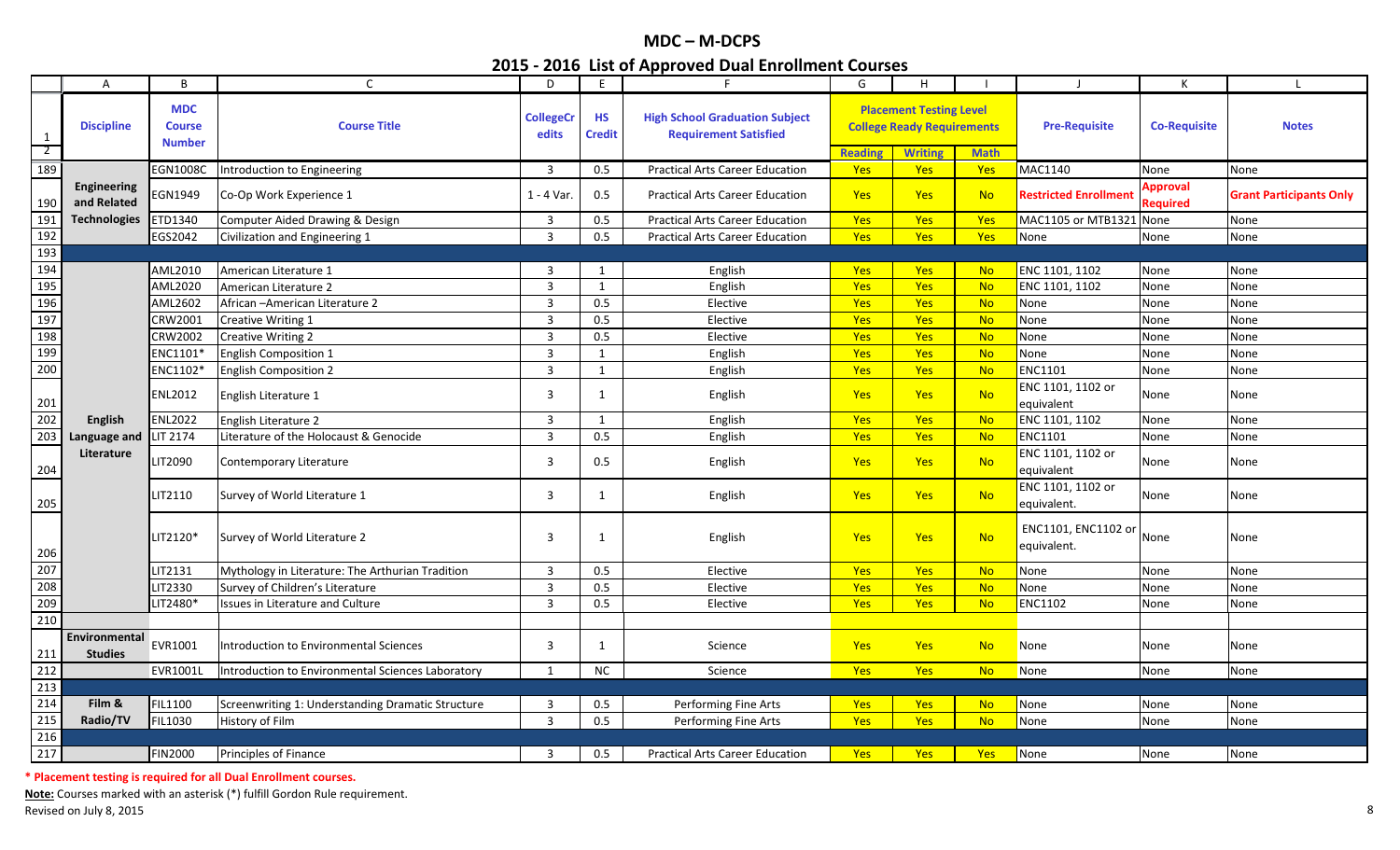|                                           | $\overline{A}$    | B                                     | $\mathsf{C}$                                                                                         | D                         | E                          | F                                                                     | G              | H                                                                                     |             | $\perp$                                      | К                   |              |
|-------------------------------------------|-------------------|---------------------------------------|------------------------------------------------------------------------------------------------------|---------------------------|----------------------------|-----------------------------------------------------------------------|----------------|---------------------------------------------------------------------------------------|-------------|----------------------------------------------|---------------------|--------------|
| $\mathbf{1}$<br>$\overline{2}$            | <b>Discipline</b> | <b>MDC</b><br>Course<br><b>Number</b> | <b>Course Title</b>                                                                                  | <b>CollegeCr</b><br>edits | <b>HS</b><br><b>Credit</b> | <b>High School Graduation Subject</b><br><b>Requirement Satisfied</b> | <b>Reading</b> | <b>Placement Testing Level</b><br><b>College Ready Requirements</b><br><b>Writing</b> | <b>Math</b> | <b>Pre-Requisite</b>                         | <b>Co-Requisite</b> | <b>Notes</b> |
| 218                                       | <b>Finance</b>    | <b>FIN2010</b>                        | nvestments in Stocks and Bonds                                                                       | 3                         | 0.5                        | Elective                                                              | Yes            | Yes                                                                                   | Yes         | None                                         | None                | None         |
| 219                                       |                   | FIN2100                               | Personal Finance                                                                                     | 1-3 Var.                  | 0.5                        | <b>Practical Arts Career Education</b>                                | <b>Yes</b>     | <b>Yes</b>                                                                            | <b>Yes</b>  | None                                         | None                | None         |
| 220                                       |                   |                                       |                                                                                                      |                           |                            |                                                                       |                |                                                                                       |             |                                              |                     |              |
| 221                                       |                   |                                       | Foreign Languages: NOTE: All four-credit foreign language courses (including American Sign Language) |                           |                            |                                                                       |                |                                                                                       |             | will be awarded one full high school credit. |                     |              |
| 222                                       |                   | CHI1120                               | Elementary Mandarin Chinese 1                                                                        |                           |                            | Foreign Language                                                      | <b>Yes</b>     | <b>Yes</b>                                                                            | <b>No</b>   | None                                         | None                | None         |
| 223                                       |                   | CHI1121                               | Elementary Mandarin Chinese 2                                                                        | $\overline{4}$            | $\mathbf{1}$               | Foreign Language                                                      | Yes            | Yes                                                                                   | <b>No</b>   | CHI1120                                      | None                | None         |
|                                           | <b>Chinese</b>    | CHI2220                               | ntermediate Chinese 1                                                                                | 4                         | $\mathbf{1}$               | Foreign Language                                                      | Yes            | Yes                                                                                   | <b>No</b>   | CHI1121                                      | None                | None         |
| $\begin{array}{r} 224 \\ 225 \end{array}$ |                   | CHI2221                               | Intermediate Chinese 2                                                                               | $\overline{4}$            | $\mathbf{1}$               | Foreign Language                                                      | <b>Yes</b>     | Yes                                                                                   | <b>No</b>   | CHI2220                                      | None                | None         |
| 226                                       |                   |                                       |                                                                                                      |                           |                            |                                                                       |                |                                                                                       |             |                                              |                     |              |
| 227                                       |                   | FRE1120                               | <b>Elementary French 1</b>                                                                           | 4                         | -1                         | Foreign Language                                                      | <b>Yes</b>     | <b>Yes</b>                                                                            | <b>No</b>   | None                                         | None                | None         |
| 228                                       | French            | FRE1121                               | <b>Elementary French 2</b>                                                                           | $\overline{4}$            | $\mathbf{1}$               | Foreign Language                                                      | <b>Yes</b>     | Yes                                                                                   | <b>No</b>   | FRE1120                                      | None                | None         |
| 229                                       |                   | <b>FRE2220</b>                        | Intermediate French 1                                                                                | 4                         | 1                          | Foreign Language                                                      | Yes            | <b>Yes</b>                                                                            | <b>No</b>   | FRE1121 or equivalent None                   |                     | None         |
| 230                                       |                   | FRE2221                               | Intermediate French 2                                                                                | $\overline{4}$            | 1                          | Foreign Language                                                      | <b>Yes</b>     | Yes                                                                                   | <b>No</b>   | <b>FRE2220</b>                               | None                | None         |
| 231                                       |                   |                                       |                                                                                                      |                           |                            |                                                                       |                |                                                                                       |             |                                              |                     |              |
| 232                                       |                   | GER1120                               | Elementary German 1                                                                                  | $\Delta$                  | $\mathbf 1$                | Foreign Language                                                      | Yes            | Yes                                                                                   | <b>No</b>   | None                                         | None                | None         |
| 233                                       |                   | GER1121                               | <b>Elementary German 2</b>                                                                           | $\overline{4}$            | 1                          | Foreign Language                                                      | Yes            | Yes                                                                                   | <b>No</b>   | GER1120                                      | None                | None         |
| 234                                       | German            | GER2220                               | Intermediate German 1                                                                                | 4                         | -1                         | Foreign Language                                                      | <b>Yes</b>     | <b>Yes</b>                                                                            | <b>No</b>   | GER1121 or equivalent None                   |                     | None         |
| 235                                       |                   | GER2221                               | Intermediate German 2                                                                                | $\overline{4}$            | 1                          | Foreign Language                                                      | <b>Yes</b>     | Yes                                                                                   | <b>No</b>   | GER2220                                      | None                | None         |
| 236                                       |                   |                                       |                                                                                                      |                           |                            |                                                                       |                |                                                                                       |             |                                              |                     |              |
| 237                                       |                   | <b>ITA1120</b>                        | Elementary Italian 1                                                                                 | 4                         | $\mathbf 1$                | Foreign Language                                                      | <b>Yes</b>     | <b>Yes</b>                                                                            | <b>No</b>   | None                                         | None                | None         |
| 238                                       |                   | <b>ITA1121</b>                        | Elementary Italian 2                                                                                 | $\overline{4}$            | $\mathbf{1}$               | Foreign Language                                                      | <b>Yes</b>     | Yes                                                                                   | <b>No</b>   | <b>ITA 1120</b>                              | None                | None         |
| 239                                       | <b>Italian</b>    | <b>ITA2220</b>                        | Intermediate Italian 1                                                                               | 4                         | 1                          | Foreign Language                                                      | <b>Yes</b>     | Yes                                                                                   | <b>No</b>   | TA1121 or equivalent None                    |                     | None         |
| 240                                       |                   | <b>ITA2221</b>                        | Intermediate Italian 2                                                                               | $\overline{4}$            |                            | Foreign Language                                                      | Yes            | Yes                                                                                   | <b>No</b>   | <b>ITA2220</b>                               | None                | None         |
| 241                                       |                   |                                       |                                                                                                      |                           |                            |                                                                       |                |                                                                                       |             |                                              |                     |              |
| 242                                       |                   | JPN 1120                              | Elementary Japanese 1                                                                                | $\Delta$                  |                            | Foreign Language                                                      | <b>Yes</b>     | <b>Yes</b>                                                                            | <b>No</b>   | None                                         | None                | None         |
| 243                                       |                   | <b>JPN 1121</b>                       | Elementary Japanese 2                                                                                | $\overline{4}$            | 1                          | Foreign Language                                                      | <b>Yes</b>     | Yes                                                                                   | <b>No</b>   | JPN1120                                      | None                | None         |
| 244                                       | Japanese          | JPN2220                               | Intermediate Japanese 1                                                                              | 4                         |                            | Foreign Language                                                      | Yes            | Yes                                                                                   | <b>No</b>   | JPN1121 or equivalent None                   |                     | None         |
| 245                                       |                   | JPN2221                               | Intermediate Japanese 2                                                                              | 4                         | 1                          | Foreign Language                                                      | Yes            | <b>Yes</b>                                                                            | <b>No</b>   | JPN 2220 or equivalent None                  |                     | None         |
| 246                                       |                   |                                       |                                                                                                      |                           |                            |                                                                       |                |                                                                                       |             |                                              |                     |              |
| 247                                       |                   | POR1120                               | Elementary Portuguese 1                                                                              | 4                         | -1                         | Foreign Language                                                      | <b>Yes</b>     | <b>Yes</b>                                                                            | <b>No</b>   | None                                         | None                | None         |
| 248                                       |                   | POR1121                               | <b>Elementary Portuguese 2</b>                                                                       | $\Delta$                  | $\mathbf{1}$               | Foreign Language                                                      | <b>Yes</b>     | Yes                                                                                   | <b>No</b>   | POR1120                                      | None                | None         |

**\* Placement testing is required for all Dual Enrollment courses.**

**Note:** Courses marked with an asterisk (\*) fulfill Gordon Rule requirement. Revised on July 8, 2015 **9**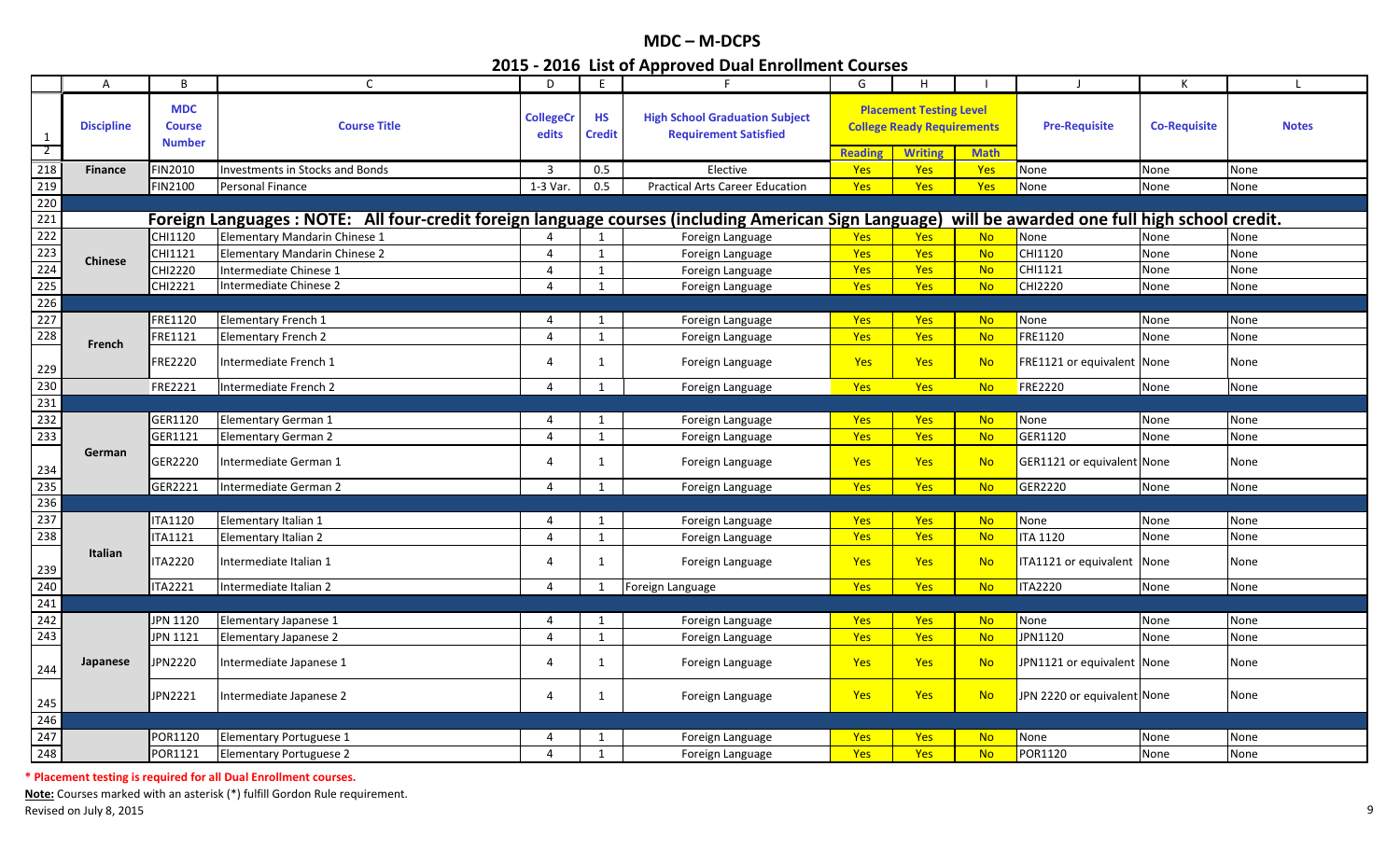|                                | $\mathsf{A}$        | B                                            | $\mathsf{C}$                               | D                         | E                          | F.                                                                    | G              | H                                                                                     |             | $\mathbf{I}$                                                                        | К                   | L.                                                   |
|--------------------------------|---------------------|----------------------------------------------|--------------------------------------------|---------------------------|----------------------------|-----------------------------------------------------------------------|----------------|---------------------------------------------------------------------------------------|-------------|-------------------------------------------------------------------------------------|---------------------|------------------------------------------------------|
| $\mathbf{1}$<br>$\overline{2}$ | <b>Discipline</b>   | <b>MDC</b><br><b>Course</b><br><b>Number</b> | <b>Course Title</b>                        | <b>CollegeCr</b><br>edits | <b>HS</b><br><b>Credit</b> | <b>High School Graduation Subject</b><br><b>Requirement Satisfied</b> | <b>Reading</b> | <b>Placement Testing Level</b><br><b>College Ready Requirements</b><br><b>Writing</b> | <b>Math</b> | <b>Pre-Requisite</b>                                                                | <b>Co-Requisite</b> | <b>Notes</b>                                         |
|                                | Portuguese          | POR2220                                      | Intermediate Portuguese 1                  | 4                         | 0.5                        | Foreign Language                                                      | Yes            | <b>Yes</b>                                                                            | <b>No</b>   | POR1121 or equivalent None                                                          |                     | None                                                 |
| $\frac{249}{250}$              |                     | POR2221                                      | Intermediate Portuguese 2                  | 4                         | 1                          | Foreign Language                                                      | <b>Yes</b>     | Yes                                                                                   | <b>No</b>   | POR2200                                                                             | None                | None                                                 |
| 251                            |                     |                                              |                                            |                           |                            |                                                                       |                |                                                                                       |             |                                                                                     |                     |                                                      |
| 252                            |                     | SPN1120                                      | Elementary Spanish 1                       | 4                         | 1                          | Foreign Language                                                      | <b>Yes</b>     | <b>Yes</b>                                                                            | <b>No</b>   | None                                                                                | None                | None                                                 |
| 253                            |                     | SPN1121                                      | <b>Elementary Spanish 2</b>                | 4                         | 1                          | Foreign Language                                                      | <b>Yes</b>     | <b>Yes</b>                                                                            | <b>No</b>   | SPN1120                                                                             | None                | None                                                 |
| 254                            | <b>Spanish</b>      | SPN2220                                      | Intermediate Spanish 1                     | 4                         | 1                          | Foreign Language                                                      | <b>Yes</b>     | <b>Yes</b>                                                                            | <b>No</b>   | SPN1121 or equivalent None                                                          |                     | None                                                 |
| 255                            |                     | SPN2221                                      | Intermediate Spanish 2                     | $\overline{4}$            | 1                          | Foreign Language                                                      | Yes            | Yes                                                                                   | <b>No</b>   | SPN2220                                                                             | None                | None                                                 |
| 256                            |                     |                                              |                                            |                           |                            |                                                                       |                |                                                                                       |             |                                                                                     |                     |                                                      |
| 257                            |                     | ASL1140C                                     | American Sign Language 1                   | 4                         | 1                          | Foreign Language                                                      | <b>Yes</b>     | <b>Yes</b>                                                                            | <b>No</b>   | None                                                                                | None                | None                                                 |
| 258                            |                     | ASL1150C                                     | American Sign Language 2                   | 4                         | 1                          | Foreign Language                                                      | Yes            | Yes                                                                                   | <b>No</b>   | ASL1140C                                                                            | None                | None                                                 |
| 259                            | Sign<br>Language    | ASL2160C                                     | American Sign Language 3                   | 4                         | 1                          | Foreign Language                                                      | <b>Yes</b>     | <b>Yes</b>                                                                            | <b>No</b>   | ASL1150C - Pre/co:<br>ASL2210                                                       | Pre/co:<br>ASL2210  | None                                                 |
|                                |                     | <b>ASL2200C</b>                              | American Sign Language 4                   | 4                         | $\mathbf{1}$               | Foreign Language                                                      | Yes            | Yes                                                                                   | <b>No</b>   | ASL2160C                                                                            | None                | None                                                 |
| $\frac{260}{261}$              |                     |                                              |                                            |                           |                            |                                                                       |                |                                                                                       |             |                                                                                     |                     |                                                      |
| 262                            |                     | GEO2000                                      | <b>Basic Concepts in Geography</b>         | 3                         | 0.5                        | Elective                                                              | Yes            | <b>Yes</b>                                                                            | <b>No</b>   | None                                                                                | None                | None                                                 |
| $\overline{263}$               | Geography           | GEO2420                                      | Introduction to Cultural Geography         | $\overline{3}$            | 0.5                        | Elective                                                              | <b>Yes</b>     | <b>Yes</b>                                                                            | <b>No</b>   | None                                                                                | None                | None                                                 |
| 264                            |                     |                                              |                                            |                           |                            |                                                                       |                |                                                                                       |             |                                                                                     |                     |                                                      |
| 265                            |                     | ESC1000                                      | <b>General Education Earth Science</b>     | 3                         | 1                          | Science                                                               | Yes            | <b>Yes</b>                                                                            | <b>No</b>   | Vone                                                                                | None                | Optional laboratory.                                 |
| 266                            | Geology             | ESC1000L<br>(Formerly<br>GLY1001l)           | <b>General Education Earth Science Lab</b> | $\mathbf{1}$              | <b>NC</b>                  | Science                                                               | Yes            | <b>Yes</b>                                                                            | <b>No</b>   | None                                                                                | ESC1000             | None                                                 |
| 267                            |                     | GLY1010                                      | <b>Physical Geology</b>                    | 3                         | 1                          | Science                                                               | Yes            | <b>Yes</b>                                                                            | <b>No</b>   | None                                                                                | None                | Majors are strongly<br>advised to take GLY<br>1010L. |
| 268                            |                     | GLY1010L                                     | <b>Physical Geology Lab</b>                | $\overline{3}$            | <b>NC</b>                  | Science                                                               | Yes            | Yes                                                                                   | <b>No</b>   | None                                                                                | GLY1010             | None                                                 |
| 269                            |                     |                                              |                                            |                           |                            |                                                                       |                |                                                                                       |             |                                                                                     |                     |                                                      |
| $\frac{270}{271}$              | <b>Graphic Arts</b> |                                              | GRA1111C Graphic Design 1                  | 4                         | 0.5                        | <b>Practical Arts Career Education</b>                                | Yes            | Yes                                                                                   | <b>No</b>   | Acceptable secondary<br>school proficiency in<br>drawing ability (by<br>portfolio). | None                | None                                                 |
|                                |                     |                                              |                                            |                           |                            |                                                                       |                |                                                                                       |             |                                                                                     |                     |                                                      |
| 272                            |                     | HLP1080                                      | Wellness                                   | $\overline{2}$            | <b>NC</b>                  | <b>Physical Education</b>                                             | Yes            | <b>Yes</b>                                                                            | <b>No</b>   | None                                                                                | None                | None                                                 |
| 273                            |                     | HLP1081                                      | Fitness and Wellness for Life              | $\overline{3}$            | 0.5                        | <b>Physical Education</b>                                             | Yes            | <b>Yes</b>                                                                            | <b>No</b>   | None                                                                                | None                | None                                                 |

**\* Placement testing is required for all Dual Enrollment courses.**

**Note:** Courses marked with an asterisk (\*) fulfill Gordon Rule requirement. Revised on July 8, 2015 **10 Fig. 2016** 10 Revised on July 8, 2015 10 Revised on July 8, 2015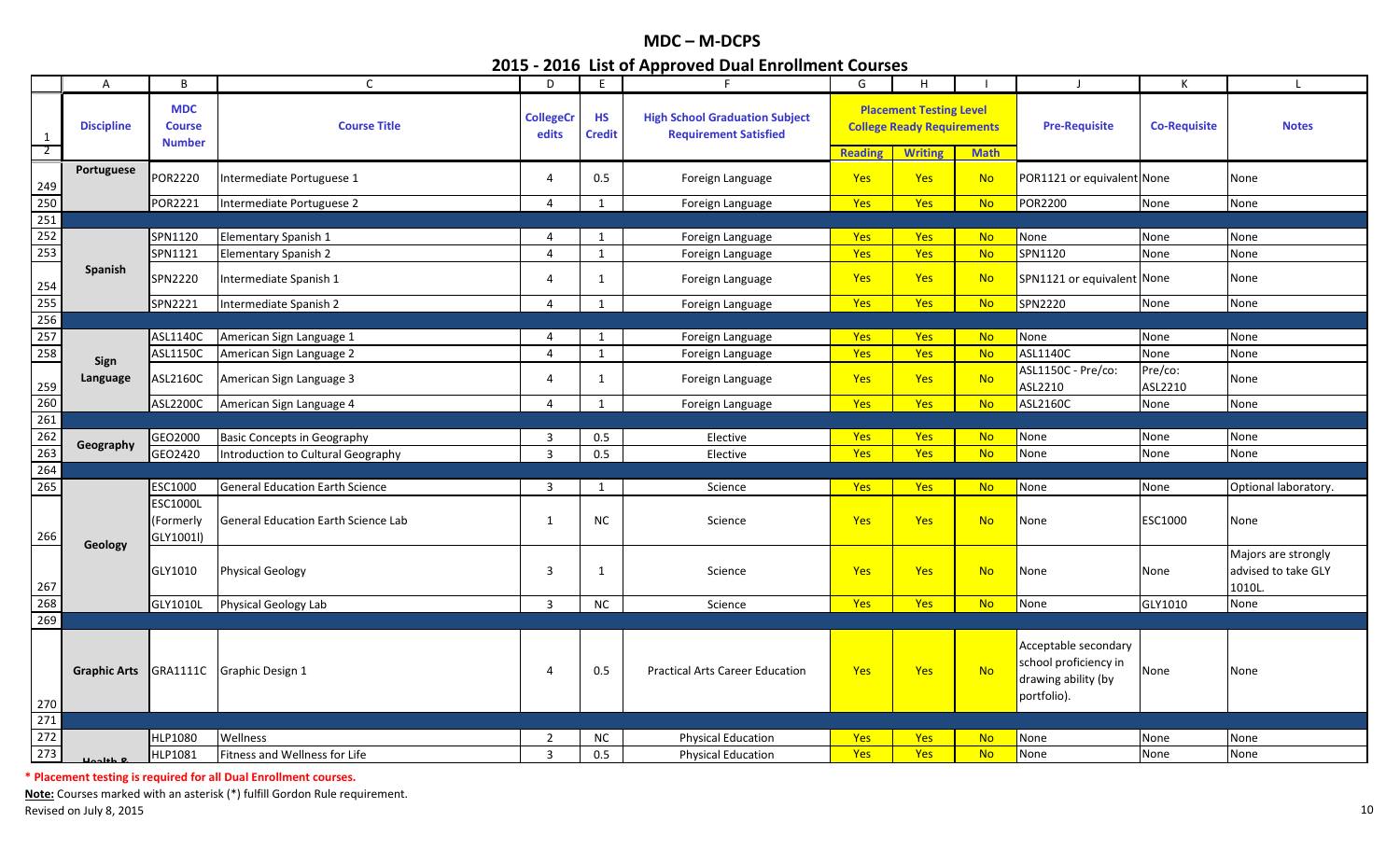|                     | $\overline{A}$                 | B                                            | $\mathsf{C}$                             | D                         | E                          | rr - - - - -<br>F.                                                    | G              | H                                                                                     |             |                       | К                    | $\blacksquare$                 |
|---------------------|--------------------------------|----------------------------------------------|------------------------------------------|---------------------------|----------------------------|-----------------------------------------------------------------------|----------------|---------------------------------------------------------------------------------------|-------------|-----------------------|----------------------|--------------------------------|
| 1<br>$\overline{2}$ | <b>Discipline</b>              | <b>MDC</b><br><b>Course</b><br><b>Number</b> | <b>Course Title</b>                      | <b>CollegeCr</b><br>edits | <b>HS</b><br><b>Credit</b> | <b>High School Graduation Subject</b><br><b>Requirement Satisfied</b> | <b>Reading</b> | <b>Placement Testing Level</b><br><b>College Ready Requirements</b><br><b>Writing</b> | <b>Math</b> | <b>Pre-Requisite</b>  | <b>Co-Requisite</b>  | <b>Notes</b>                   |
| 274                 | псанн о                        | HLP1083                                      | Weight Management                        | $\mathbf{3}$              | 0.5                        | <b>Physical Education</b>                                             | Yes            | <b>Yes</b>                                                                            | <b>No</b>   | None                  | None                 | None                           |
| 275                 | Physical                       | HSC2400                                      | <b>Basic Emergency Care</b>              | $\overline{3}$            | 0.5                        | <b>Practical Arts Career Education</b>                                | <b>Yes</b>     | <b>Yes</b>                                                                            | <b>No</b>   | None                  | None                 | None                           |
|                     | <b>Education</b>               |                                              |                                          |                           |                            |                                                                       |                |                                                                                       |             |                       |                      | Maybe repeated for             |
| 276                 |                                | HSC2401                                      | Instructor's Training First Aid & CPR    | $\overline{3}$            | 0.5                        | <b>Practical Arts Career Education</b>                                | Yes            | <b>Yes</b>                                                                            | <b>No</b>   | None                  | None                 | credit.                        |
| 277                 |                                |                                              |                                          |                           |                            |                                                                       |                |                                                                                       |             |                       |                      |                                |
| 278                 |                                | AMH2010                                      | History of the U.S. to 1877              | 3                         | 0.5                        | Social Studies - American History                                     | <b>Yes</b>     | <b>Yes</b>                                                                            | <b>No</b>   | None                  | None                 | None                           |
| 279                 |                                | AMH2020                                      | History of the United State Since 1877   | 3                         | 0.5                        | Social Studies - American History                                     | Yes            | Yes                                                                                   | <b>No</b>   | None                  | None                 | None                           |
| 280                 |                                | AMH2035                                      | Survey of U.S. History - 1945 to Present | $\overline{3}$            | 0.5                        | Elective                                                              | Yes            | Yes                                                                                   | <b>No</b>   | None                  | None                 | None                           |
| 281                 |                                | AMH2070                                      | Florida History                          | $\overline{3}$            | 0.5                        | Elective                                                              | Yes            | Yes                                                                                   | <b>No</b>   | None                  | None                 | None                           |
| 282                 |                                | AMH2079                                      | History of South Florida                 | 3                         | 0.5                        | Elective                                                              | Yes            | <b>Yes</b>                                                                            | <b>No</b>   | None                  | None                 | None                           |
| 283                 |                                | AMH2091                                      | Afro-American History                    | $\overline{3}$            | 0.5                        | Elective                                                              | Yes            | <b>Yes</b>                                                                            | <b>No</b>   | None                  | None                 | None                           |
| 284                 |                                | <b>EUH2032</b>                               | History of the Holocaust                 | $\overline{3}$            | 0.5                        | Elective                                                              | Yes            | <b>Yes</b>                                                                            | <b>No</b>   | None                  | None                 | None                           |
| 285                 | <b>History</b>                 | <b>EUH2068</b>                               | History of Russia from 1917              | $\overline{3}$            | 0.5                        | Elective                                                              | Yes            | <b>Yes</b>                                                                            | <b>No</b>   | None                  | None                 | None                           |
| 286                 |                                | LAH2023                                      | History of the Caribbean                 | $\mathbf{3}$              | 0.5                        | Elective                                                              | Yes            | <b>Yes</b>                                                                            | <b>No</b>   | None                  | None                 | None                           |
| 287                 |                                | LAH2025                                      | <b>History of Cuba</b>                   | $\overline{3}$            | 0.5                        | Elective                                                              | <b>Yes</b>     | <b>Yes</b>                                                                            | <b>No</b>   | None                  | None                 | None                           |
| 288                 |                                | POS2041                                      | American Federal Government              | $\overline{3}$            | 0.5                        | Social Studies - American Government                                  | Yes            | <b>Yes</b>                                                                            | <b>No</b>   | None                  | None                 | None                           |
| 289                 |                                | WOH2003                                      | History of Genocide                      | 3                         | 0.5                        | Elective                                                              | Yes            | Yes                                                                                   | <b>No</b>   | None                  | None                 | None                           |
| 290                 |                                | WOH2012                                      | History of World Civilization to 1715    | $\overline{3}$            | 0.5                        | Social Studies - World History                                        | Yes            | Yes                                                                                   | <b>No</b>   | None                  | None                 | None                           |
| 291                 |                                | <b>WOH2022</b>                               | History of World Civilization from 1715  | $\overline{3}$            | 0.5                        | Social Studies - World History                                        | <b>Yes</b>     | <b>Yes</b>                                                                            | <b>No</b>   | None                  | None                 | None                           |
| 292                 |                                |                                              |                                          |                           |                            |                                                                       |                |                                                                                       |             |                       |                      |                                |
| 293                 |                                | HFT1000                                      | Intro to Hospitality Management          | 3                         | 0.5                        | <b>Practical Arts Career Education</b>                                | <b>Yes</b>     | <b>Yes</b>                                                                            | <b>No</b>   | None                  | None                 | None                           |
| 294                 | <b>Hospitality</b>             | <b>HFT1949</b>                               | Co-op Work Experience 1                  | 3                         | 0.5                        | <b>Practical Arts Career Education</b>                                | <b>Yes</b>     | <b>Yes</b>                                                                            | <b>No</b>   | Restricted Enrollment | Approval<br>Required | <b>Grant Participants Only</b> |
| 295                 | Management                     | HFT2410                                      | <b>Hotel Front Office Procedures</b>     | 4                         | 0.5                        | <b>Practical Arts Career Education</b>                                | Yes            | Yes                                                                                   | <b>No</b>   | None                  | None                 | None                           |
| 296                 |                                | <b>HFT2500</b>                               | Marketing of Hospitality Procedures      | $\mathbf{3}$              | 0.5                        | <b>Practical Arts Career Education</b>                                | Yes            | <b>Yes</b>                                                                            | <b>No</b>   | None                  | None                 | None                           |
| 297                 |                                | <b>HFT2750</b>                               | <b>Convention &amp; Meeting Planning</b> | $\overline{3}$            | 0.5                        | <b>Practical Arts Career Education</b>                                | <b>Yes</b>     | <b>Yes</b>                                                                            | <b>No</b>   | None                  | None                 | None                           |
| 298                 |                                |                                              |                                          |                           |                            |                                                                       |                |                                                                                       |             |                       |                      |                                |
| 299                 | Horticulture<br><b>Science</b> | HOS1010                                      | Horticulture 1                           | $\overline{3}$            | 0.5                        | <b>Practical Arts Career Education</b>                                | <b>Yes</b>     | Yes                                                                                   | Yes         | None                  | None                 | None                           |
| 300                 |                                |                                              |                                          |                           |                            |                                                                       |                |                                                                                       |             |                       |                      |                                |
| 301                 | Human                          | HUS1001                                      | <b>Introduction to Human Services</b>    | 3                         | 0.5                        | Elective                                                              | <b>Yes</b>     | Yes                                                                                   | <b>No</b>   | None                  | None                 | None                           |
| 302                 | <b>Services</b>                | HUS2303                                      | <b>Counseling Techniques</b>             | $\overline{3}$            | 0.5                        | Elective                                                              | Yes            | Yes                                                                                   | <b>No</b>   | None                  | None                 | None                           |
| 303                 |                                |                                              |                                          |                           |                            |                                                                       |                |                                                                                       |             |                       |                      |                                |
| 304                 | <b>Humanities</b>              | HUM1020                                      | Humanities                               | 3                         | 0.5                        | Elective                                                              | <b>Yes</b>     | <b>Yes</b>                                                                            | <b>No</b>   | None                  | None                 | None                           |
| 305                 |                                |                                              |                                          |                           |                            |                                                                       |                |                                                                                       |             |                       |                      |                                |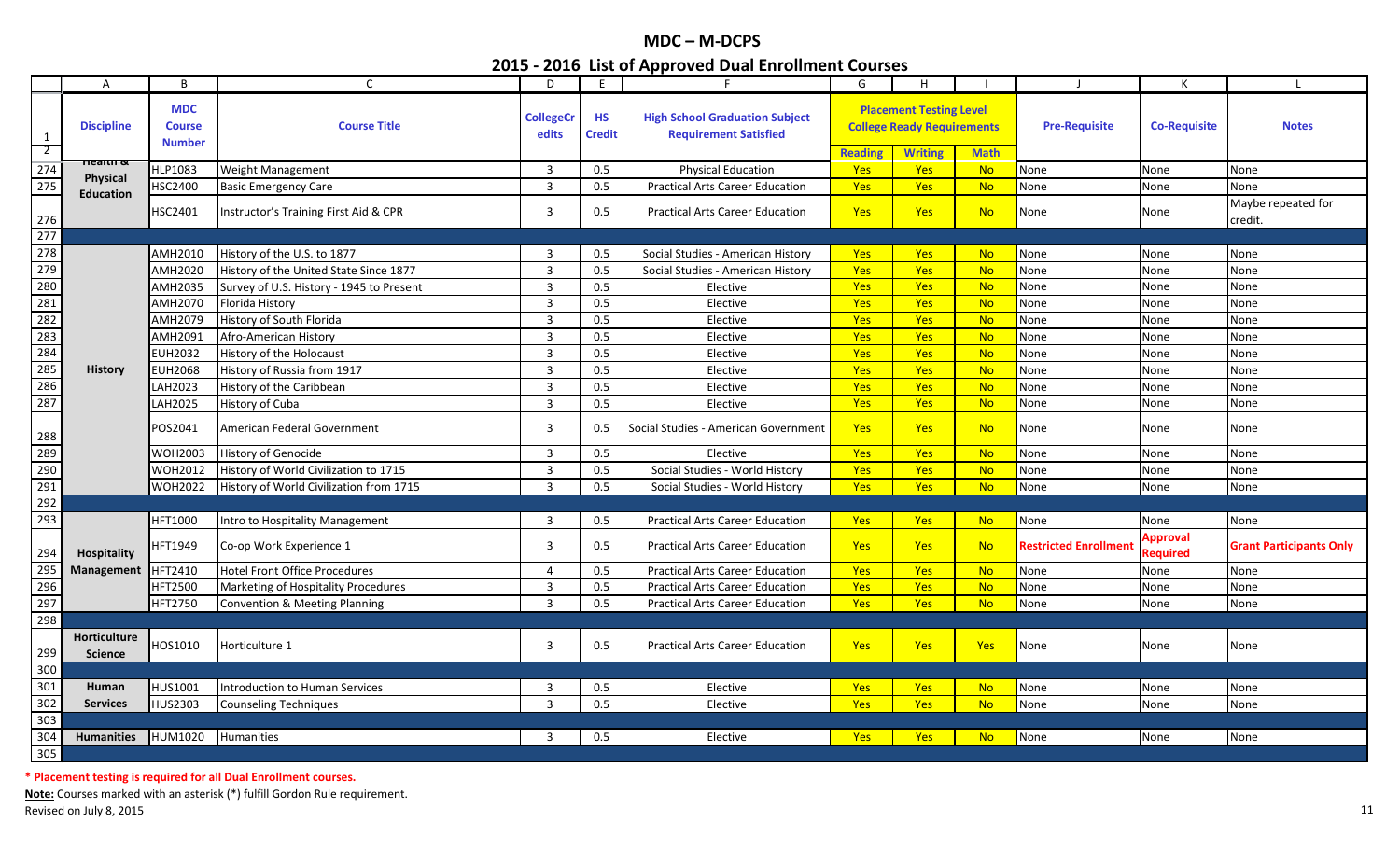|                                                                        | A                       | B                                            | $\mathsf{C}$                                        | D                         | E                          | F.                                                                    | G              | H                                                                                     |             |                                               | K                   | $\blacksquare$ |
|------------------------------------------------------------------------|-------------------------|----------------------------------------------|-----------------------------------------------------|---------------------------|----------------------------|-----------------------------------------------------------------------|----------------|---------------------------------------------------------------------------------------|-------------|-----------------------------------------------|---------------------|----------------|
| 1<br>$\overline{2}$                                                    | <b>Discipline</b>       | <b>MDC</b><br><b>Course</b><br><b>Number</b> | <b>Course Title</b>                                 | <b>CollegeCr</b><br>edits | <b>HS</b><br><b>Credit</b> | <b>High School Graduation Subject</b><br><b>Requirement Satisfied</b> | <b>Reading</b> | <b>Placement Testing Level</b><br><b>College Ready Requirements</b><br><b>Writing</b> | <b>Math</b> | <b>Pre-Requisite</b>                          | <b>Co-Requisite</b> | <b>Notes</b>   |
|                                                                        |                         | ISS1120                                      | The Social Environment                              | 3                         | 0.5                        | Elective                                                              | <b>Yes</b>     | <b>Yes</b>                                                                            | <b>No</b>   | None                                          | None                | None           |
|                                                                        | Interdisciplinar        | ISS1161                                      | The Individual in Society                           | $\overline{3}$            | 0.5                        | Elective                                                              | Yes            | Yes                                                                                   | <b>No</b>   | None                                          | None                | None           |
| $\begin{array}{r}\n 306 \\ \hline\n 307 \\ \hline\n 308\n \end{array}$ | y Social Science        | ISS2270                                      | <b>Multicultural Communications &amp; Relations</b> | $\overline{\mathbf{3}}$   | 0.5                        | Elective                                                              | Yes            | Yes                                                                                   | <b>No</b>   | None                                          | None                | None           |
| 309                                                                    |                         |                                              |                                                     |                           |                            |                                                                       |                |                                                                                       |             |                                               |                     |                |
| 310                                                                    |                         | <b>IND1020</b>                               | Interior Design 1                                   | 4                         | 0.5                        | <b>Practical Arts Career Education</b>                                | <b>Yes</b>     | Yes                                                                                   | <b>No</b>   | None                                          | ARC1115             | None           |
| 311                                                                    | <b>Interior Design</b>  | <b>IND1200</b>                               | Interior Design 2                                   | 4                         | 0.5                        | <b>Practical Arts Career Education</b>                                | <b>Yes</b>     | <b>Yes</b>                                                                            | <b>No</b>   | <b>IND1020</b>                                | None                | None           |
| 312                                                                    |                         | <b>IND1300</b>                               | <b>Interior Design Presentations 1</b>              | 2                         | 0.5                        | <b>Practical Arts Career Education</b>                                | <b>Yes</b>     | <b>Yes</b>                                                                            | <b>No</b>   | <b>IND1220</b>                                | <b>IND 1200</b>     | None           |
| 313                                                                    |                         |                                              |                                                     |                           |                            |                                                                       |                |                                                                                       |             |                                               |                     |                |
|                                                                        | Library Science LIS1001 |                                              | Library Research                                    | 1-3 Var.                  | 0.5                        | Elective                                                              | Yes            | Yes                                                                                   | <b>No</b>   | None                                          | None                | None           |
| $\frac{314}{315}$                                                      |                         |                                              |                                                     |                           |                            |                                                                       |                |                                                                                       |             |                                               |                     |                |
| 316                                                                    |                         | <b>MAN2021</b>                               | Principles of Management                            | 3                         | 0.5                        | <b>Practical Arts Career Education</b>                                | <b>Yes</b>     | <b>Yes</b>                                                                            | <b>No</b>   | None                                          | None                | None           |
| 317                                                                    |                         | <b>MAN2300</b>                               | Human Resource Management                           | $\overline{3}$            | 0.5                        | <b>Practical Arts Career Education</b>                                | <b>Yes</b>     | Yes                                                                                   | <b>No</b>   | None                                          | None                | None           |
| $\begin{array}{r} 318 \\ 319 \\ \hline 320 \end{array}$                |                         | MAN2930                                      | Creative Leadership                                 | 3                         | 0.5                        | <b>Practical Arts Career Education</b>                                | Yes            | <b>Yes</b>                                                                            | <b>No</b>   | None                                          | None                | None           |
|                                                                        | Management              | MNA1345                                      | <b>Effective Supervision</b>                        | $\overline{3}$            | 1                          | <b>Practical Arts Career Education</b>                                | Yes            | Yes                                                                                   | <b>No</b>   | None                                          | None                | None           |
|                                                                        |                         | <b>MNA2120</b>                               | Human Relations in Business                         | $\overline{3}$            | 0.5                        | <b>Practical Arts Career Education</b>                                | Yes            | <b>Yes</b>                                                                            | <b>No</b>   | None                                          | None                | None           |
| 321                                                                    |                         | SBM1000                                      | <b>Small Business Management</b>                    | $\overline{3}$            | $0.5\,$                    | <b>Practical Arts Career Education</b>                                | Yes            | <b>Yes</b>                                                                            | <b>No</b>   | None                                          | None                | None           |
| 322                                                                    |                         |                                              |                                                     |                           |                            |                                                                       |                |                                                                                       |             |                                               |                     |                |
| 323                                                                    |                         | MAR1011                                      | <b>Principles of Marketing</b>                      | $\overline{3}$            | 0.5                        | <b>Practical Arts Career Education</b>                                | Yes            | Yes                                                                                   | <b>No</b>   | None                                          | None                | None           |
| 324                                                                    |                         | <b>MAR1720</b>                               | Introduction to E-Commerce                          | $\overline{3}$            | 0.5                        | <b>Practical Arts Career Education</b>                                | Yes            | <b>Yes</b>                                                                            | <b>No</b>   | None                                          | None                | None           |
| 325                                                                    | <b>Marketing</b>        | MKA1021                                      | <b>Fundamentals of Selling</b>                      | $\overline{3}$            | 0.5                        | <b>Practical Arts Career Education</b>                                | Yes            | <b>Yes</b>                                                                            | <b>No</b>   | None                                          | None                | None           |
| 326                                                                    |                         | MKA1041                                      | Principles of Retailing                             | $\overline{3}$            | 0.5                        | <b>Practical Arts Career Education</b>                                | Yes            | <b>Yes</b>                                                                            | <b>No</b>   | None                                          | None                | None           |
| 327                                                                    |                         | MKA1161                                      | ntroduction to Customer Service                     | $\overline{3}$            | 0.5                        | <b>Practical Arts Career Education</b>                                | <b>Yes</b>     | Yes                                                                                   | <b>No</b>   | None                                          | None                | None           |
| 328                                                                    |                         |                                              |                                                     |                           |                            |                                                                       |                |                                                                                       |             |                                               |                     |                |
| $\begin{array}{r} 329 \\ \hline 330 \\ \hline 331 \end{array}$         | <b>Mass</b>             | JOU1100                                      | <b>Basic Reporting</b>                              | 3                         | 0.5                        | Elective                                                              | Yes            | Yes                                                                                   | <b>No</b>   | None                                          | None                | None           |
|                                                                        | Communicatio            | JOU2200                                      | Journalism/Editing                                  | $\overline{3}$            | 0.5                        | Elective                                                              | Yes            | Yes                                                                                   | <b>No</b>   | JOU 1100                                      | None                | None           |
|                                                                        | n                       | <b>MMC2000</b>                               | ntroduction to Mass Communications                  | 3                         | 0.5                        | Elective                                                              | Yes            | Yes                                                                                   | <b>No</b>   | None                                          | None                | None           |
| 332                                                                    |                         | <b>PUR2003</b>                               | Public Relations                                    | $\overline{3}$            | 0.5                        | Elective                                                              | Yes            | <b>Yes</b>                                                                            | <b>No</b>   | None                                          | None                | None           |
| 333                                                                    |                         |                                              |                                                     |                           |                            |                                                                       |                |                                                                                       |             |                                               |                     |                |
| 334                                                                    |                         | MAC1105*                                     | College Algebra                                     | 3                         | $\mathbf{1}$               | Mathematics                                                           | <b>Yes</b>     | <b>Yes</b>                                                                            | Yes         | MAT1033 or Placement<br>in MAC 1105 or higher | None                | None           |
| 335                                                                    |                         | MAC1114*                                     | Trigonometry                                        | 3                         | $\mathbf{1}$               | Mathematics                                                           | <b>Yes</b>     | <b>Yes</b>                                                                            | Yes         | MAC1140 or MAC 1105 None                      |                     | None           |
|                                                                        |                         | MAC1140*                                     | Pre-Calculus Algebra                                | 3                         | $\mathbf{1}$               | Mathematics                                                           | Yes            | Yes                                                                                   | Yes         | MAC1105                                       | None                | None           |
| 336<br>337                                                             |                         | MAC1147*                                     | Pre-Calculus Algebra / Trigonometry                 | 5                         | $\mathbf{1}$               | Mathematics                                                           | Yes            | Yes                                                                                   | <b>Yes</b>  | MAC1105                                       | None                | None           |

**\* Placement testing is required for all Dual Enrollment courses.**

**Note:** Courses marked with an asterisk (\*) fulfill Gordon Rule requirement. Revised on July 8, 2015 **12. In a state of the Contract Contract** and the Revised on July 8, 2015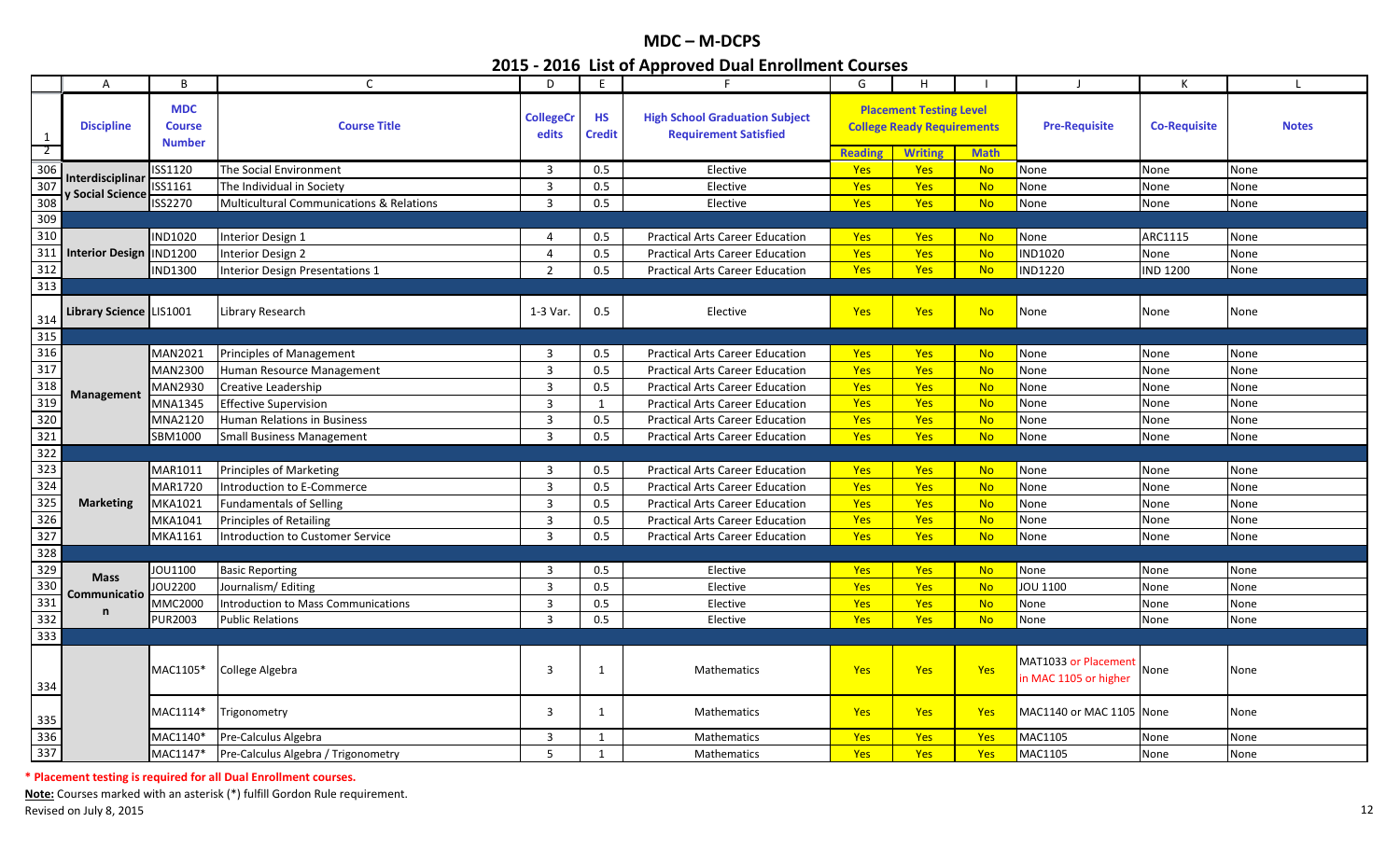|                     | A                                                 | B                                            | $\mathsf{C}$                            | D                         | E                          |                                                                       | G              | H                                                                   |                |                                               | К                   |              |
|---------------------|---------------------------------------------------|----------------------------------------------|-----------------------------------------|---------------------------|----------------------------|-----------------------------------------------------------------------|----------------|---------------------------------------------------------------------|----------------|-----------------------------------------------|---------------------|--------------|
| 1<br>$\overline{2}$ | <b>Discipline</b>                                 | <b>MDC</b><br><b>Course</b><br><b>Number</b> | <b>Course Title</b>                     | <b>CollegeCr</b><br>edits | <b>HS</b><br><b>Credit</b> | <b>High School Graduation Subject</b><br><b>Requirement Satisfied</b> |                | <b>Placement Testing Level</b><br><b>College Ready Requirements</b> |                | <b>Pre-Requisite</b>                          | <b>Co-Requisite</b> | <b>Notes</b> |
|                     |                                                   |                                              |                                         |                           |                            |                                                                       | <b>Reading</b> | <b>Writing</b>                                                      | <b>Math</b>    |                                               |                     |              |
| 338                 |                                                   | MAC2233*                                     | <b>Business Calculus</b>                | $\overline{3}$            | 1                          | Mathematics                                                           | <b>Yes</b>     | Yes                                                                 | Yes            | MAC1105                                       | None                | None         |
| 339                 |                                                   | MAC2311*                                     | Calculus & Analytic Geometry 1          | 5                         | 1                          | <b>Mathematics</b>                                                    | Yes            | <b>Yes</b>                                                          | Yes            | MAC1114 & MAC1140,<br>MAC1147                 | None                | None         |
| 340                 |                                                   | MAC2312*                                     | Calculus & Analytic Geometry 2          | $\overline{4}$            | $\mathbf{1}$               | Mathematics                                                           | Yes            | <b>Yes</b>                                                          | Yes            | MAC2311                                       | None                | None         |
| 341                 |                                                   | MAC2313*                                     | Calculus and Analytic Geometry 3        | $\overline{4}$            | 1                          | Mathematics                                                           | Yes            | Yes                                                                 | Yes            | MAC2312                                       | None                | None         |
| 342                 |                                                   | MAD2104*                                     | <b>Discrete Mathematics</b>             | $\overline{3}$            | 1                          | Mathematics                                                           | <b>Yes</b>     | <b>Yes</b>                                                          | Yes            | MAC1140                                       | None                | None         |
| 343                 | <b>Mathematics</b>                                | MAP2302*                                     | Introduction to Differential Equations  | $\overline{3}$            | 1                          | Mathematics                                                           | <b>Yes</b>     | <b>Yes</b>                                                          | Yes            | <b>MAC2312</b>                                | None                | None         |
| 344                 | <b>College Level</b>                              | MAS2103*                                     | Elementary Linear Algebra               | 3                         | 1                          | Mathematics                                                           | <b>Yes</b>     | Yes                                                                 | Yes            | MAC2311                                       | None                | None         |
| 345                 |                                                   | MAT1033                                      | Intermediate Algebra                    | $\overline{3}$            | $0.5\,$                    | Mathematics                                                           | Yes            | Yes                                                                 | Yes            | None                                          | None                | None         |
| 346                 |                                                   | MGF1106*                                     | Mathematics for Liberal Arts 1          | 3                         | 0.5                        | Mathematics                                                           | Yes            | <b>Yes</b>                                                          | Yes            | MAT1033 or Placement<br>in MAC 1105 or higher | None                | None         |
| 347                 |                                                   | MGF1106L                                     | Mathematics for Liberal Arts 1 Lab      | 1                         | ΝC                         | <b>Mathematics</b>                                                    | <b>Yes</b>     | <b>Yes</b>                                                          | Yes            | MAT1033 or Placement<br>in MAC 1105 or higher | None                | None         |
| 348                 |                                                   | MGF1107*                                     | <b>Mathematics for Liberal Arts 2</b>   | 3                         | -1                         | Mathematics                                                           | <b>Yes</b>     | <b>Yes</b>                                                          | Yes            | MAT1033 or Placement<br>in MAC 1105 or higher | None                | None         |
| 349                 |                                                   | MTB1103                                      | <b>Business Mathematics</b>             | $\overline{3}$            | 0.5                        | Elective                                                              | Yes            | Yes                                                                 | Yes            | None                                          | MTB1103L            | None         |
| 350                 |                                                   | MTB1302L                                     | <b>Business Mathematics Lab</b>         | 1                         | ${\sf NC}$                 | Elective                                                              | <b>Yes</b>     | <b>Yes</b>                                                          | Yes            | None                                          | MTB1103             | None         |
| 351                 |                                                   |                                              |                                         |                           |                            |                                                                       |                |                                                                     |                |                                               |                     |              |
| 352                 | <b>Medical</b><br>Laboratory<br><b>Technology</b> | <b>MLT1040L</b>                              | Intro. To Medical Laboratory Technology | $\mathbf{1}$              | <b>NC</b>                  | Elective                                                              | Yes            | Yes                                                                 | Yes            | None                                          | None                | None         |
| 353                 |                                                   |                                              |                                         |                           |                            |                                                                       |                |                                                                     |                |                                               |                     |              |
| 354                 | Meteorology                                       | MET1010                                      | Introduction to the Weather             | 3                         | 1                          | Science                                                               | Yes            | <b>Yes</b>                                                          | Yes            | PRE/CO-REQUISITE:<br><b>PSC1515</b>           | None                | None         |
| 355                 |                                                   | <b>MET1010L</b>                              | Introduction to Weather Laboratory      | $\mathbf{1}$              | NC                         | Science                                                               | Yes            | <b>Yes</b>                                                          | Yes            | None                                          | MET1010             | None         |
| 356                 |                                                   |                                              |                                         |                           |                            |                                                                       |                |                                                                     |                |                                               |                     |              |
| 357                 |                                                   | MUL1010                                      | <b>Music Appreciation</b>               | 3                         | $0.5\,$                    | Performing Fine Arts                                                  | Yes            | Yes                                                                 | <b>No</b>      | None                                          | None                | None         |
| 358                 |                                                   | MUL2380*                                     | Jazz and Popular Music America          | $\overline{3}$            | 0.5                        | Performing Fine Arts                                                  | <b>Yes</b>     | Yes                                                                 | <b>No</b>      | Dept. Permission                              | None                | None         |
| 359                 |                                                   | MUM2600                                      | Sound Recording 1                       | $\overline{3}$            | 0.5                        | Performing Fine Arts                                                  | <b>Yes</b>     | Yes                                                                 | N <sub>O</sub> | None                                          | <b>MUM2600L</b>     | None         |
| 360                 |                                                   | MUM2600L                                     | Sound Recording Lab                     | 1                         | ${\sf NC}$                 | Performing Fine Arts                                                  | Yes            | Yes                                                                 | <b>No</b>      | None                                          | <b>MUM2600</b>      | None         |
| 361                 |                                                   | MUM2601                                      | Sound Recording 2                       | $\overline{3}$            | 0.5                        | Performing Fine Arts                                                  | <b>Yes</b>     | <b>Yes</b>                                                          | <b>No</b>      | MUM2600                                       | None                | None         |
| 362                 |                                                   |                                              | MUM2601L Sound Recording 2 Lab          | 1                         | $NC$                       | Performing Fine Arts                                                  | Yes            | <b>Yes</b>                                                          | <b>No</b>      | None                                          | MUM2601             | None         |
|                     |                                                   |                                              |                                         |                           |                            |                                                                       |                |                                                                     |                |                                               |                     |              |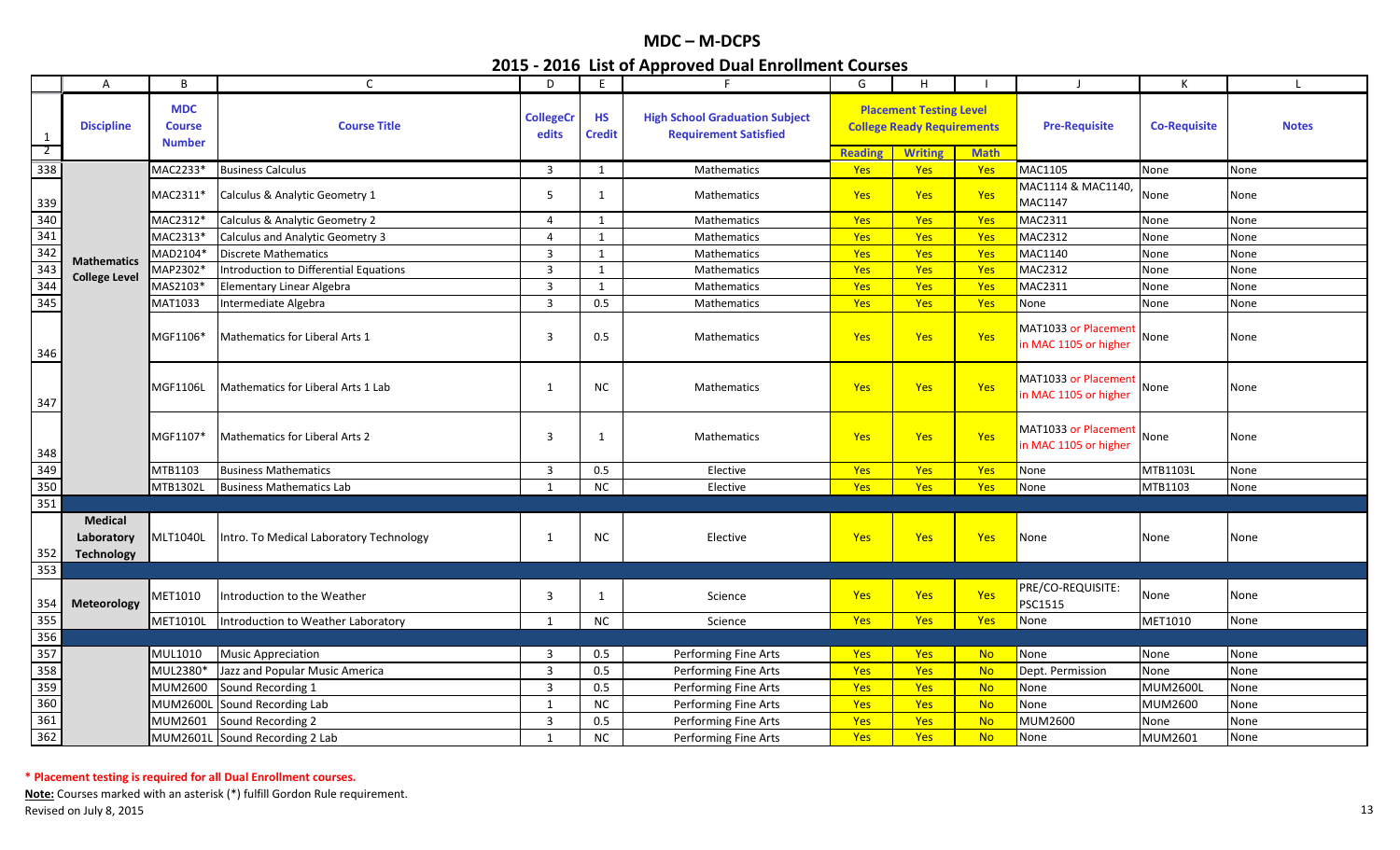|                     | A                 | B                                            | $\mathsf{C}$                               | D                         | E                          | F.                                                                    | G              | H                                                                                     |             | -1                   | К                          |                                |
|---------------------|-------------------|----------------------------------------------|--------------------------------------------|---------------------------|----------------------------|-----------------------------------------------------------------------|----------------|---------------------------------------------------------------------------------------|-------------|----------------------|----------------------------|--------------------------------|
| 1<br>$\overline{2}$ | <b>Discipline</b> | <b>MDC</b><br><b>Course</b><br><b>Number</b> | <b>Course Title</b>                        | <b>CollegeCr</b><br>edits | <b>HS</b><br><b>Credit</b> | <b>High School Graduation Subject</b><br><b>Requirement Satisfied</b> | <b>Reading</b> | <b>Placement Testing Level</b><br><b>College Ready Requirements</b><br><b>Writing</b> | <b>Math</b> | <b>Pre-Requisite</b> | <b>Co-Requisite</b>        | <b>Notes</b>                   |
| 363                 | <b>Music</b>      |                                              | MUM2623C MIDI Electronic Music 1           | $2 - 3$                   | 0.5                        | Elective                                                              | Yes            | <b>Yes</b>                                                                            | <b>No</b>   |                      |                            | None                           |
| 364                 |                   |                                              | MUM2624C MIDI Electronic Music 2           | $2 - 3$                   | 0.5                        | Elective                                                              | <b>Yes</b>     | <b>Yes</b>                                                                            | <b>No</b>   | MUM2623C             |                            | None                           |
| 365                 |                   | MUM2700                                      | <b>Music Business 1</b>                    | $\overline{3}$            | 0.5                        | Elective                                                              | Yes            | <b>Yes</b>                                                                            | <b>No</b>   | Dept. Permission     | None                       | None                           |
| 366                 |                   | MUM2702                                      | <b>Music Business 2</b>                    | $\overline{3}$            | 0.5                        | Elective                                                              | Yes            | <b>Yes</b>                                                                            | <b>No</b>   | Dept. Permission     | None                       | None                           |
| 367                 |                   | MUM2703                                      | <b>Music Business 3</b>                    | $\overline{3}$            | 0.5                        | Elective                                                              | Yes            | <b>Yes</b>                                                                            | <b>No</b>   | None                 | None                       | None                           |
| 368                 |                   | MUM2704                                      | Music Business 4 - Computer Applications   | $\overline{3}$            | 0.5                        | Elective                                                              | Yes            | <b>Yes</b>                                                                            | <b>No</b>   | None                 | <b>MUM 2703</b>            | None                           |
| 369                 |                   | <b>MUN1120</b>                               | Concert Band                               | 1-3 Var.                  | 0.5                        | Performing Fine Arts                                                  | Yes            | <b>Yes</b>                                                                            | <b>No</b>   | Dept. Permission     | None                       | May be repeated for<br>credit. |
| 370                 |                   | <b>MUN1310</b>                               | College Choir                              | $\mathbf{1}$              | <b>NC</b>                  | Performing Fine Arts                                                  | Yes            | <b>Yes</b>                                                                            | <b>No</b>   | Dept. Permission     | None                       | May be repeated for<br>credit. |
| 371                 |                   | MUN1340                                      | <b>Chamber Singers</b>                     | 1                         | NC.                        | Performing Fine Arts                                                  | <b>Yes</b>     | <b>Yes</b>                                                                            | <b>No</b>   | Dept. Permission     | None                       | May be repeated for<br>credit. |
| 372                 |                   | <b>MUN1420</b>                               | <b>Chamber Music/Woodwind Ensemble</b>     | 1-3 Var.                  | NC.                        | Performing Fine Arts                                                  | Yes            | <b>Yes</b>                                                                            | <b>No</b>   | Dept. Permission     | None                       | May be repeated for<br>credit. |
| 373                 |                   | MUN1430                                      | <b>Chamber Music/Brass Ensemble</b>        | 1-3 Var.                  | <b>NC</b>                  | Performing Fine Arts                                                  | Yes            | <b>Yes</b>                                                                            | <b>No</b>   | Dept. Permission     | None                       | May be repeated for<br>credit. |
| 374                 |                   | MUN1440                                      | <b>Percussion Ensemble</b>                 | 1-3 Var.                  | <b>NC</b>                  | Performing Fine Arts                                                  | Yes            | <b>Yes</b>                                                                            | <b>No</b>   | Dept. Permission     | None                       | May be repeated for<br>credit. |
| 375                 |                   | <b>MUN1460</b>                               | Chamber Music, Strings, and Mixed Ensemble | 1-3 Var.                  | $NC$                       | Performing Fine Arts                                                  | Yes            | <b>Yes</b>                                                                            | <b>No</b>   | Dept. Permission     | None                       | May be repeated for<br>credit. |
| 376                 |                   | MUN2341                                      | Vocal Ensemble                             | 2-3 Var.                  | <b>NC</b>                  | Performing Fine Arts                                                  | Yes            | <b>Yes</b>                                                                            | <b>No</b>   | Dept. Permission     | None                       | May be repeated for<br>credit. |
| 377                 |                   | MUN2410                                      | <b>String Ensemble</b>                     | 2-3 Var.                  | NC.                        | Performing Fine Arts                                                  | Yes            | Yes                                                                                   | <b>No</b>   | Dept. Permission     | None                       | May be repeated for<br>credit. |
| 378                 |                   | MU01501                                      | Opera Workshop                             | 1-3 Var.                  | <b>NC</b>                  | Performing Fine Arts                                                  | <b>Yes</b>     | <b>Yes</b>                                                                            | <b>No</b>   | None                 | None                       | May be repeated for<br>credit. |
| 379                 |                   | MUN2711                                      | Jazz Ensemble                              | 2-3 Var.                  | <b>NC</b>                  | Performing Fine Arts                                                  | <b>Yes</b>     | <b>Yes</b>                                                                            | <b>No</b>   | Dept. Permission     | None                       | May be repeated for<br>credit. |
| 380                 |                   | MUT1001                                      | Theory                                     | $\overline{3}$            | 0.5                        | Performing Fine Arts                                                  | Yes            | Yes                                                                                   | <b>No</b>   | None                 | MUT 1003                   | None                           |
| 381                 |                   | MUT1003                                      | <b>Basic Theory Lab</b>                    | $1-3$ Var.                | <b>NC</b>                  | Elective                                                              | Yes            | Yes                                                                                   | <b>No</b>   | None                 | <b>MUT1001</b>             | None                           |
| 382                 |                   | <b>MUT1111</b>                               | Theory 1                                   | $\overline{3}$            | 0.5                        | Performing Fine Arts                                                  | Yes            | <b>Yes</b>                                                                            | <b>No</b>   | None                 | MUT1241                    | None                           |
| 383                 |                   | <b>MUT1112</b>                               | Theory 2                                   | $\overline{3}$            | 0.5                        | Performing Fine Arts                                                  | Yes            | <b>Yes</b>                                                                            | <b>No</b>   | None                 | <b>MUT1242</b>             | None                           |
| 384                 |                   | <b>MUT1241</b>                               | Sightsinging and Ear Training 1            | 1-2 Var.                  | <b>NC</b>                  | Performing Fine Arts                                                  | <b>Yes</b>     | <b>Yes</b>                                                                            | <b>No</b>   | None                 | MUT1111,<br><b>MUT1112</b> | None                           |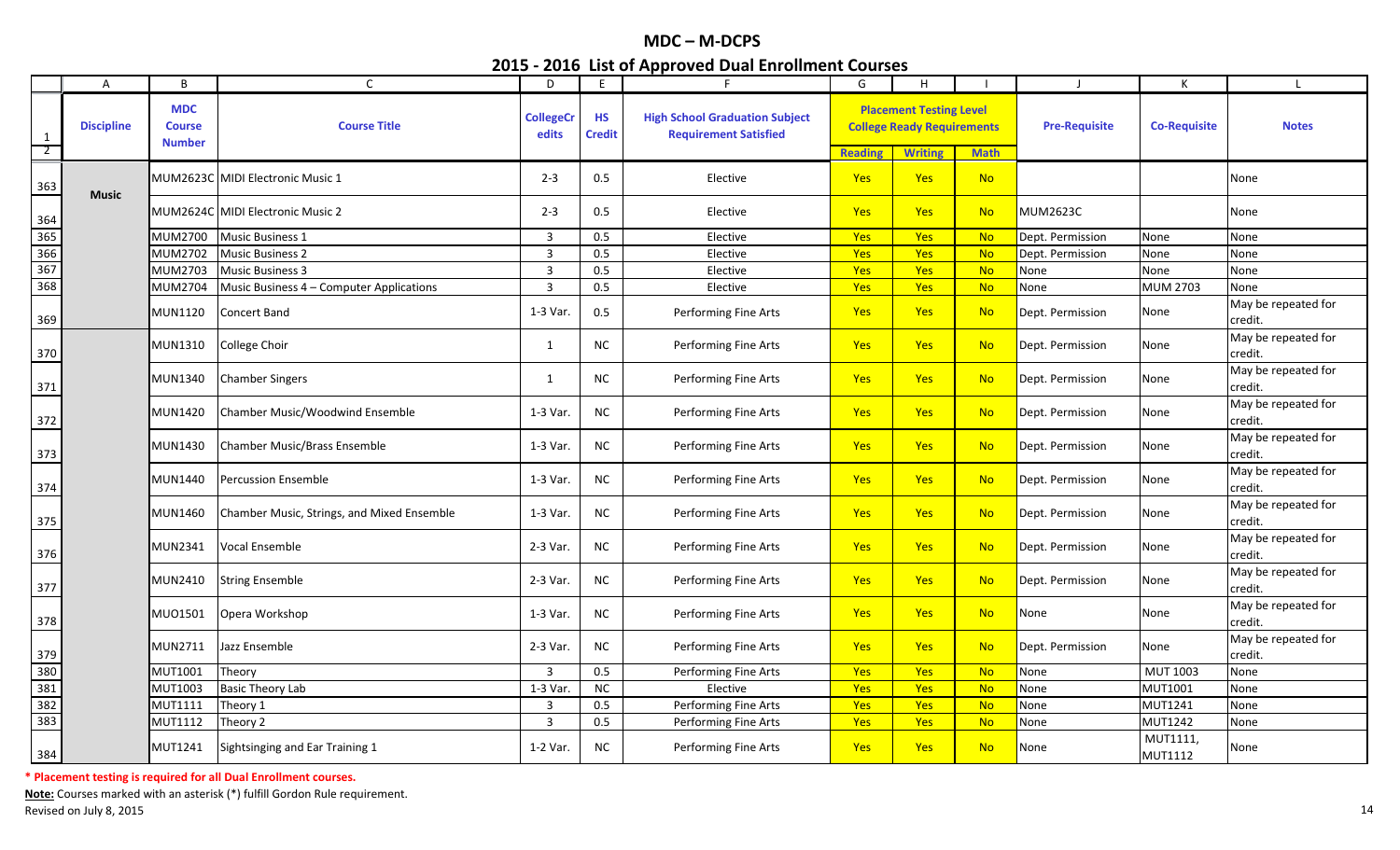|                                                                                            | $\mathsf{A}$                               | B                                            | $\mathsf{C}$                                   | D                         | E.                         | F                                                                     | G              | н                                                                   |             | $\blacksquare$                      | К                          |                                |
|--------------------------------------------------------------------------------------------|--------------------------------------------|----------------------------------------------|------------------------------------------------|---------------------------|----------------------------|-----------------------------------------------------------------------|----------------|---------------------------------------------------------------------|-------------|-------------------------------------|----------------------------|--------------------------------|
| $\mathbf{1}$<br>$\overline{2}$                                                             | <b>Discipline</b>                          | <b>MDC</b><br><b>Course</b><br><b>Number</b> | <b>Course Title</b>                            | <b>CollegeCr</b><br>edits | <b>HS</b><br><b>Credit</b> | <b>High School Graduation Subject</b><br><b>Requirement Satisfied</b> |                | <b>Placement Testing Level</b><br><b>College Ready Requirements</b> |             | <b>Pre-Requisite</b>                | <b>Co-Requisite</b>        | <b>Notes</b>                   |
|                                                                                            |                                            |                                              |                                                |                           |                            |                                                                       | <b>Reading</b> | <b>Writing</b>                                                      | <b>Math</b> |                                     |                            |                                |
| $\begin{array}{r} 385 \\ 386 \\ \hline 387 \end{array}$                                    |                                            | MUT1242                                      | Sightsinging and Ear Training 2                | 1-2 Var.                  | <b>NC</b>                  | Performing Fine Arts                                                  | Yes            | <b>Yes</b>                                                          | <b>No</b>   | MUT1241                             | MUT1111,<br><b>MUT1112</b> | None                           |
|                                                                                            |                                            | MUT2116                                      | Theory 3                                       | 3                         | 0.5                        | Performing Fine Arts                                                  | Yes            | <b>Yes</b>                                                          | No          | <b>MUT1112</b>                      | <b>MUT2246</b>             | None                           |
|                                                                                            |                                            | MUT2117                                      | Theory 4                                       | $\overline{3}$            | 0.5                        | Performing Fine Arts                                                  | Yes            | Yes                                                                 | <b>No</b>   | <b>MUT 2116</b>                     | <b>MUT2247</b>             | None                           |
| 388                                                                                        |                                            | MUT2246                                      | Sightsinging and Ear Training 1                | 1-2 Var.                  | <b>NC</b>                  | Performing Fine Arts                                                  | <b>Yes</b>     | Yes                                                                 | <b>No</b>   | <b>MUT1242</b>                      | MUT2116,<br><b>MUT2117</b> | None                           |
| 389                                                                                        |                                            | <b>MUT2247</b>                               | Sightsinging and Ear Training 2                | 1-2 Var.                  | NC                         | Performing Fine Arts                                                  | <b>Yes</b>     | Yes                                                                 | <b>No</b>   | <b>MUT2246</b>                      | MUT2116,<br>MUT2117        | None                           |
| 390                                                                                        |                                            | MUT2351                                      | <b>Introduction to Popular Music Arranging</b> | 3                         | 0.5                        | Performing Fine Arts                                                  | <b>Yes</b>     | Yes                                                                 | <b>No</b>   | None                                | <b>MUT2238</b>             | None                           |
|                                                                                            |                                            | MUT2641                                      | Introduction Jazz Improvisation 1              | 3                         | 0.5                        | Elective                                                              | <b>Yes</b>     | Yes                                                                 | <b>No</b>   | Dept. Permission                    | Dept.<br>Permission        | None                           |
| $\frac{391}{392}$                                                                          |                                            | <b>MUT2642</b>                               | Jazz Improvisation 2                           | 3                         | 0.5                        | Elective                                                              | Yes            | Yes                                                                 | <b>No</b>   | <b>MUT 2641</b>                     | None                       | None                           |
| 393                                                                                        |                                            | MVK1111                                      | Class Piano 1                                  | $\mathbf{1}$              | NC.                        | Elective                                                              | <b>Yes</b>     | <b>Yes</b>                                                          | <b>No</b>   | Dept. Permission                    | None                       | May be repeated for<br>credit. |
| 394                                                                                        |                                            | MVK1112                                      | Class Piano 2                                  | $\mathbf{1}$              | <b>NC</b>                  | Elective                                                              | <b>Yes</b>     | Yes                                                                 | <b>No</b>   | <b>MVK1111</b>                      | None                       | None                           |
| 395                                                                                        |                                            |                                              |                                                |                           |                            |                                                                       |                |                                                                     |             |                                     |                            |                                |
| 396                                                                                        | <b>Nutrition</b>                           | <b>HUN1201</b>                               | <b>Essentials of Human Nutrition</b>           | 3                         | 0.5                        | Elective                                                              | <b>Yes</b>     | <b>Yes</b>                                                          | <b>Yes</b>  | None                                | None                       | None                           |
| 397                                                                                        |                                            |                                              |                                                |                           |                            |                                                                       |                |                                                                     |             |                                     |                            |                                |
| 398                                                                                        |                                            | OCE1001                                      | Introduction to Oceanography                   | 3                         | $\mathbf{1}$               | Science                                                               | Yes            | Yes                                                                 | <b>No</b>   | None                                | OCE1001L                   | None                           |
| 399                                                                                        | Oceanography                               | <b>OCE 1001L</b>                             | Introduction to Oceanography Lab               | $\mathbf{1}$              | NC                         | Science                                                               | <b>Yes</b>     | Yes                                                                 | <b>No</b>   | None                                | OCE1001                    | None                           |
| 400                                                                                        |                                            |                                              |                                                |                           |                            |                                                                       |                |                                                                     |             |                                     |                            |                                |
| 401                                                                                        |                                            | OST1100                                      | <b>Beginning Keyboarding</b>                   | 3                         | 0.5                        | Elective                                                              | <b>Yes</b>     | <b>Yes</b>                                                          | <b>No</b>   | None                                | OST1100L                   | None                           |
| 402                                                                                        |                                            | OST1100L                                     | Beginning Keyboarding Lab                      | 1                         | 0.5                        | Elective                                                              | Yes            | Yes                                                                 | <b>No</b>   | None                                | OST1100                    | None                           |
| 403                                                                                        | <b>Office Systems</b><br><b>Technology</b> | OST1141                                      | <b>Keyboarding for Computers</b>               | $\mathbf{1}$              | 0.5                        | <b>Practical Arts Career Education</b>                                | Yes            | Yes                                                                 | <b>No</b>   | None                                | None                       | None                           |
| $\frac{103}{404}$                                                                          |                                            | OST1330                                      | <b>Business English</b>                        | 3                         | 0.5                        | Elective                                                              | <b>Yes</b>     | Yes                                                                 | <b>No</b>   | None                                | None                       | None                           |
| 405                                                                                        |                                            | OST1741                                      | Beginning Word-processing                      | 3                         | 0.5                        | Elective                                                              | <b>Yes</b>     | <b>Yes</b>                                                          | <b>No</b>   | None                                | OST1741L                   | None                           |
| 406                                                                                        |                                            | OST2335                                      | <b>Business Writing</b>                        | 3                         | 1                          | <b>Practical Arts Career Education</b>                                | <b>Yes</b>     | <b>Yes</b>                                                          | <b>No</b>   | None                                | None                       | None                           |
| 407                                                                                        |                                            |                                              |                                                |                           |                            |                                                                       |                |                                                                     |             |                                     |                            |                                |
| 408                                                                                        |                                            | PLA2003                                      | <b>Fundamentals of Law</b>                     | 3                         | 0.5                        | <b>Practical Arts Career Education</b>                                | Yes            | Yes                                                                 | <b>No</b>   | <b>ENC1101</b>                      | None                       | None                           |
| 409                                                                                        |                                            | PLA2104                                      | Legal Research                                 | $\overline{3}$            | 0.5                        | <b>Practical Arts Career Education</b>                                | Yes            | Yes                                                                 | <b>No</b>   | <b>PLA2003</b>                      | None                       | None                           |
| $\begin{array}{r} 410 \\ \hline 411 \\ \hline 412 \\ \hline 413 \\ \hline 414 \end{array}$ | Paralegal /                                | PLA2114                                      | Legal Writing                                  | 3                         | 0.5                        | <b>Practical Arts Career Education</b>                                | Yes            | Yes                                                                 | <b>No</b>   | ENC1101, PLA2003,<br><b>PLA2104</b> | None                       | None                           |
|                                                                                            | <b>Legal Assisting</b>                     | <b>PLA2203</b>                               | <b>Trial Preparation</b>                       | 3                         | 0.5                        | <b>Practical Arts Career Education</b>                                | Yes            | Yes                                                                 | <b>No</b>   | PLA2104, PLA2114                    | None                       | None                           |
|                                                                                            |                                            | <b>PLA2223</b>                               | <b>Trial Practice &amp; Appeals</b>            | $\overline{3}$            | 0.5                        | <b>Practical Arts Career Education</b>                                | Yes            | Yes                                                                 | <b>No</b>   | PLA2203, PLA2114                    | None                       | None                           |
|                                                                                            |                                            | PLA2273                                      | Torts                                          | $\overline{3}$            | 0.5                        | <b>Practical Arts Career Education</b>                                | Yes            | Yes                                                                 | <b>No</b>   | PLA2203, PLA2114                    | None                       | None                           |
|                                                                                            |                                            | PLA2303                                      | Criminal Law & Litigation                      | $\overline{3}$            | 0.5                        | <b>Practical Arts Career Education</b>                                | Yes            | Yes                                                                 | <b>No</b>   | PLA2203, PLA2114                    | None                       | None                           |

**\* Placement testing is required for all Dual Enrollment courses.**

**Note:** Courses marked with an asterisk (\*) fulfill Gordon Rule requirement. Revised on July 8, 2015 **15 Secure 20 Secure 20 Secure 20 Secure 20 Secure 20 Secure 20 Secure 20 Secure 20 Secure 20 Secure 20 Secure 20 Secure 20 Secure 20 Secure 20 Secure 20 Secure 20 Secure 20 Secure 20 Secure 20 Secu**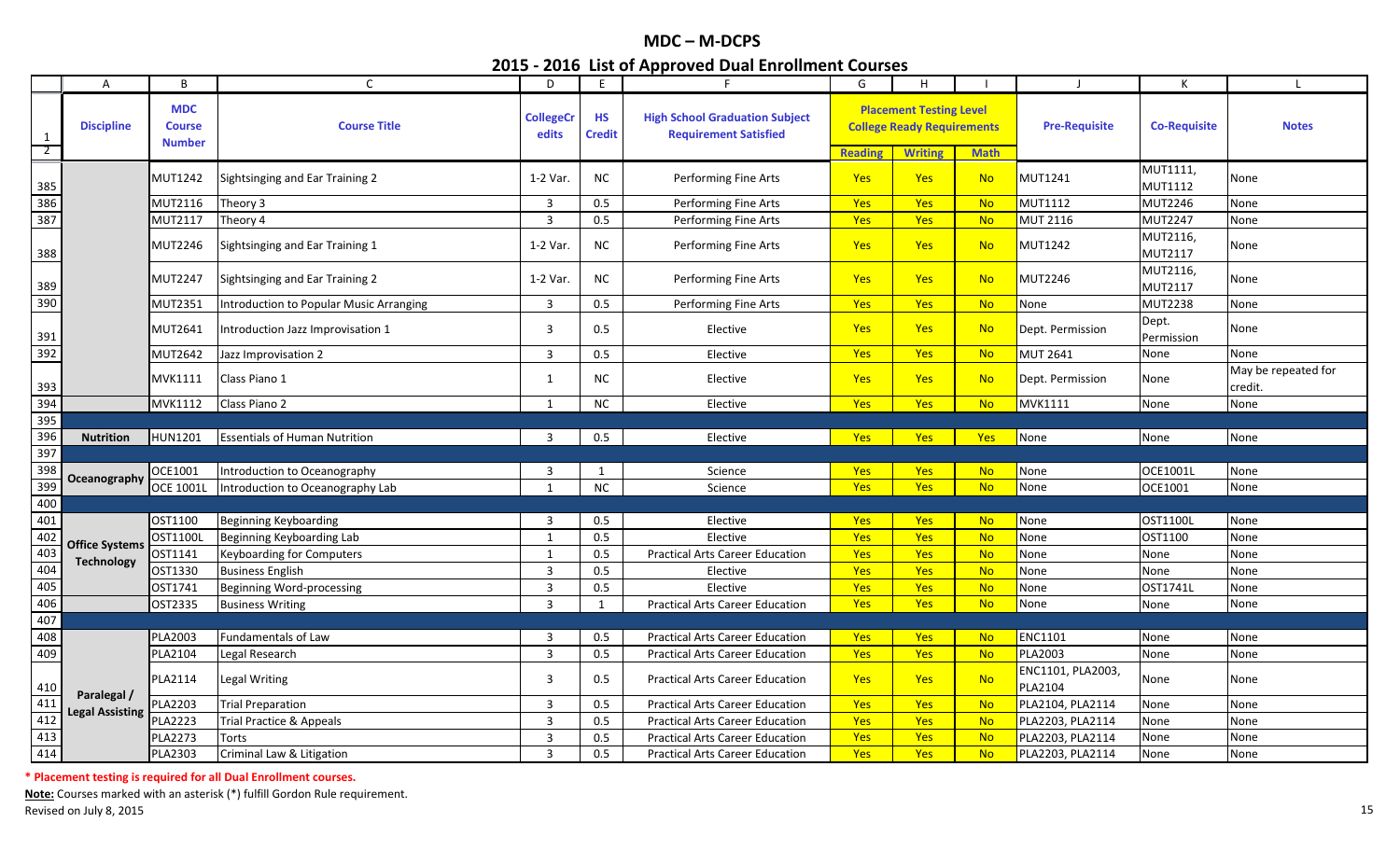|                                                                | $\mathsf{A}$                | B                                            | $\mathsf{C}$                              | D                         | E                          | F                                                                     | G                                                                                                    | H              |                      |                                                         | Κ                    |                                                         |
|----------------------------------------------------------------|-----------------------------|----------------------------------------------|-------------------------------------------|---------------------------|----------------------------|-----------------------------------------------------------------------|------------------------------------------------------------------------------------------------------|----------------|----------------------|---------------------------------------------------------|----------------------|---------------------------------------------------------|
| $\mathbf{1}$<br>$\overline{2}$                                 | <b>Discipline</b>           | <b>MDC</b><br><b>Course</b><br><b>Number</b> | <b>Course Title</b>                       | <b>CollegeCr</b><br>edits | <b>HS</b><br><b>Credit</b> | <b>High School Graduation Subject</b><br><b>Requirement Satisfied</b> | <b>Placement Testing Level</b><br><b>College Ready Requirements</b><br><b>Reading</b><br><b>Math</b> |                | <b>Pre-Requisite</b> | <b>Co-Requisite</b>                                     | <b>Notes</b>         |                                                         |
| $\overline{415}$                                               |                             | <b>PLA2800</b>                               |                                           |                           | 0.5                        | <b>Practical Arts Career Education</b>                                |                                                                                                      | <b>Writing</b> |                      |                                                         |                      |                                                         |
| 416                                                            |                             |                                              | <b>Family Law</b>                         | $\overline{3}$            |                            |                                                                       | Yes                                                                                                  | <b>Yes</b>     | <b>No</b>            | PLA2203, PLA2114                                        | None                 | None                                                    |
| 417                                                            |                             | PHI1100                                      | Introduction to Logic                     | 3                         | 0.5                        | Elective                                                              | <b>Yes</b>                                                                                           | <b>Yes</b>     | <b>No</b>            | None                                                    | None                 | None                                                    |
|                                                                | 418 Philosophy and PHI2010* |                                              | Introduction to Philosophy                | $\overline{3}$            | 0.5                        | Elective                                                              | Yes                                                                                                  | Yes            | <b>No</b>            | ENC1101                                                 | None                 | None                                                    |
| 419                                                            | Logic                       | PHI2070                                      | Introduction to Eastern Philosophy        | $\mathbf{3}$              | 0.5                        | Elective                                                              | Yes                                                                                                  | Yes            | <b>No</b>            | None                                                    | None                 | None                                                    |
| 420                                                            |                             | PHI2604                                      | <b>Critical Thinking and Ethics</b>       | $\overline{3}$            | 0.5                        | Elective                                                              | Yes                                                                                                  | <b>Yes</b>     | <b>No</b>            | <b>ENC1101</b>                                          | None                 | None                                                    |
| 421                                                            |                             |                                              |                                           |                           |                            |                                                                       |                                                                                                      |                |                      |                                                         |                      |                                                         |
| 422                                                            |                             | PHY1004                                      | Physics With Applications 1               | 3                         | $\mathbf{1}$               |                                                                       | Yes                                                                                                  | Yes            | Yes                  | MAT1033 or<br><b>Placement in MAC</b><br>1105 or higher | PHY1004L             | None                                                    |
| 423                                                            |                             | PHY1004L                                     | Physics With Applications 1 Lab           | 1                         | NC.                        | Science                                                               | <b>Yes</b>                                                                                           | <b>Yes</b>     | Yes                  | MAT1033 or<br>Placement in MAC<br>1105 or higher        | PHY1004              | None                                                    |
|                                                                |                             | PHY1005                                      | Physics with Applications 2               | $\overline{3}$            | $\overline{1}$             | Science                                                               | <b>Yes</b>                                                                                           | <b>Yes</b>     | Yes                  | PHY1004 + Lab                                           | PHY1005L             | None                                                    |
| $\frac{424}{425}$                                              |                             | PHY1005L                                     | Physics with Applications 2 Lab           | 1                         | NC                         | Science                                                               | Yes                                                                                                  | Yes            | Yes                  | PHY1004 + Lab                                           | PHY1005              | None                                                    |
|                                                                |                             | PHY1025                                      | <b>Basic Physics</b>                      | $\overline{3}$            | $\overline{1}$             | Science                                                               | <b>Yes</b>                                                                                           | <b>Yes</b>     | Yes                  | MAC1105                                                 | None                 | None                                                    |
| 427                                                            |                             | PHY2048                                      | Physics with Calculus 1                   | 4                         | 1                          | Science                                                               | <b>Yes</b>                                                                                           | <b>Yes</b>     | Yes                  | PHY1025, PHY2053,<br>MAC2311                            | <b>PHY2048L</b>      | High School physics and<br>approval from<br>department. |
| 428                                                            |                             | PHY2048L                                     | Physics with Calculus 1 Lab               | $\mathbf{1}$              | <b>NC</b>                  | Science                                                               | Yes                                                                                                  | Yes            | Yes                  | PHY1025, PHY2053,<br>MAC2311                            | PHY2048              | None                                                    |
| 429                                                            | <b>Physics</b>              | PHY2049                                      | <b>Physics with Calculus 2</b>            | 4                         | 1                          | Science                                                               | <b>Yes</b>                                                                                           | <b>Yes</b>     | Yes                  | PHY2048 + Lab                                           | PHY2049L,<br>MAC2312 | None                                                    |
| 430                                                            |                             | PHY2049L                                     | Physics with Calculus 2 Lab               | $\mathbf{1}$              | <b>NC</b>                  | Science                                                               | <b>Yes</b>                                                                                           | <b>Yes</b>     | Yes                  | PHY2048 + Lab                                           | PHY2049,<br>MAC2312  | None                                                    |
| 431                                                            |                             | PHY2053                                      | Physics (without Calculus)                | 3                         | 1                          | Science                                                               | <b>Yes</b>                                                                                           | <b>Yes</b>     | Yes                  | MAC1114 or<br>MAC1147                                   | <b>PHY2053L</b>      | None                                                    |
| 432                                                            |                             | PHY2053L                                     | Physics (without Calculus) Lab            | 1                         | <b>NC</b>                  | Science                                                               | <b>Yes</b>                                                                                           | <b>Yes</b>     | Yes                  | MAC1114 or<br>MAC1147                                   | PHY2053              | None                                                    |
| $\frac{433}{434}$                                              |                             | <b>PHY2054</b>                               | Physics (without Calculus) 2              | $\overline{3}$            | 1                          | Science                                                               | <b>Yes</b>                                                                                           | Yes            | Yes                  | PHY2053 + Lab                                           | <b>PHY2054L</b>      | None                                                    |
|                                                                |                             | <b>PHY2054L</b>                              | Physics (without Calculus) 2 Lab          | $\mathbf{1}$              | NC                         | Science                                                               | <b>Yes</b>                                                                                           | <b>Yes</b>     | Yes                  | PHY2053 + Lab                                           | PHY2054              | None                                                    |
|                                                                |                             | PSC1121                                      | <b>General Education Physical Science</b> | 3                         | -1                         | Science                                                               | <b>Yes</b>                                                                                           | <b>Yes</b>     | Yes                  | MAT1033 or<br><b>Placement in MAC</b><br>1105 or higher | None                 | None                                                    |
| $\begin{array}{r} 435 \\ \hline 436 \\ \hline 437 \end{array}$ |                             | PSC1121l                                     | General Education Physical Science Lab    | 1                         | <b>NC</b>                  | Science                                                               | Yes                                                                                                  | Yes            | Yes                  | None                                                    | <b>PSC1121</b>       | None                                                    |
|                                                                |                             | PSC1515                                      | <b>Energy in the Natural Environment</b>  | $\overline{3}$            | 0.5                        | Science                                                               | Yes                                                                                                  | <b>Yes</b>     | Yes                  | None                                                    | None                 | None                                                    |

**\* Placement testing is required for all Dual Enrollment courses.**

**Note:** Courses marked with an asterisk (\*) fulfill Gordon Rule requirement. Revised on July 8, 2015 **16 Figure 2016** 16 Revised on July 8, 2015 16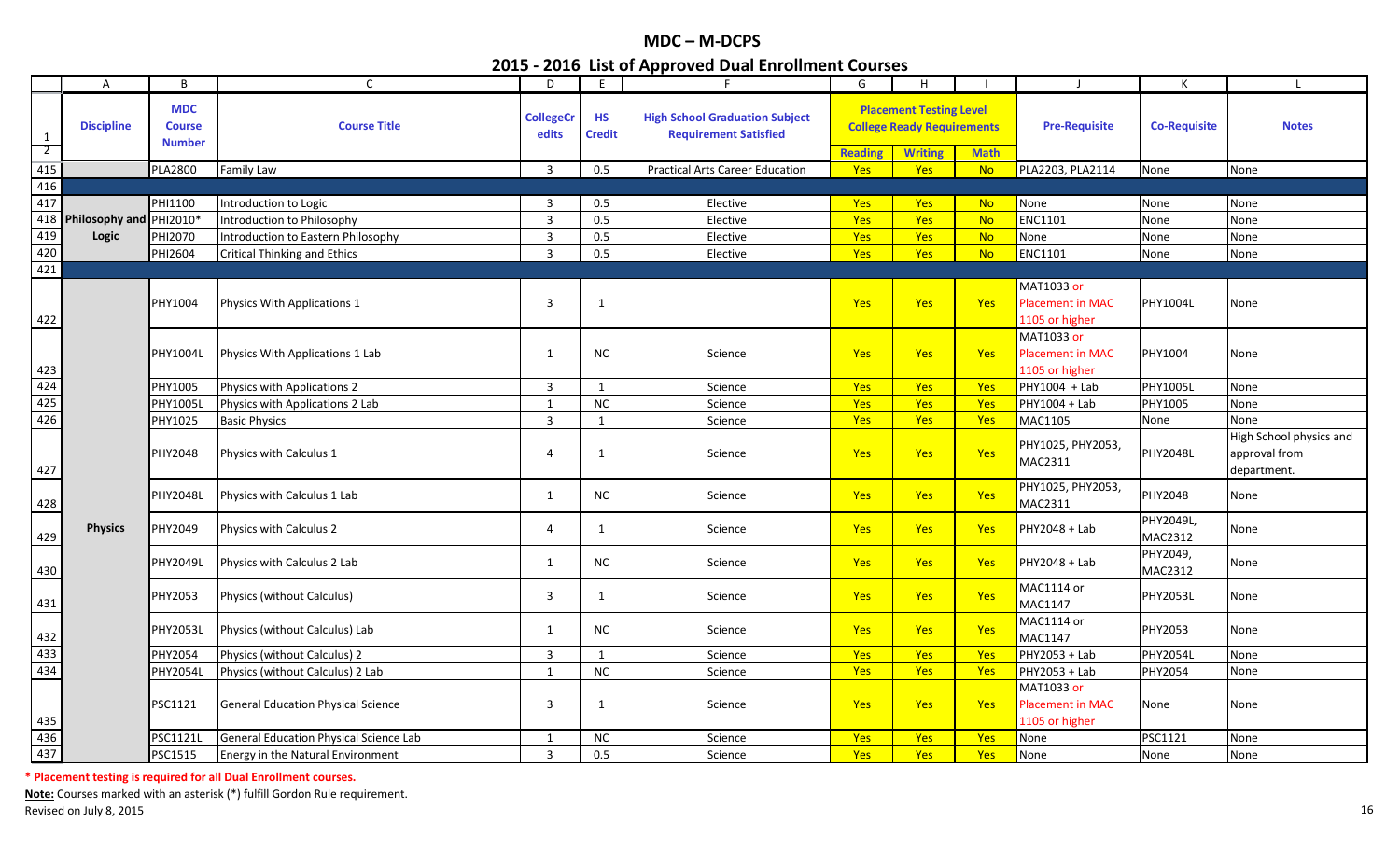|                                | A                  | B                                            | $\mathsf{C}$                                 | D                         | E.                         | F.                                                                    | G                                                                                                                      | H          |                      |                     | К            | $\mathbf{I}$ |
|--------------------------------|--------------------|----------------------------------------------|----------------------------------------------|---------------------------|----------------------------|-----------------------------------------------------------------------|------------------------------------------------------------------------------------------------------------------------|------------|----------------------|---------------------|--------------|--------------|
| $\mathbf{1}$<br>$\overline{2}$ | <b>Discipline</b>  | <b>MDC</b><br><b>Course</b><br><b>Number</b> | <b>Course Title</b>                          | <b>CollegeCr</b><br>edits | <b>HS</b><br><b>Credit</b> | <b>High School Graduation Subject</b><br><b>Requirement Satisfied</b> | <b>Placement Testing Level</b><br><b>College Ready Requirements</b><br><b>Math</b><br><b>Reading</b><br><b>Writing</b> |            | <b>Pre-Requisite</b> | <b>Co-Requisite</b> | <b>Notes</b> |              |
| 438                            |                    | <b>PSC1515L</b>                              | Energy in the Natural Environment Lab        | 1                         | NC                         | Science                                                               | Yes                                                                                                                    | <b>Yes</b> | Yes                  | None                | PSC1515      | None         |
| 439                            |                    |                                              |                                              |                           |                            |                                                                       |                                                                                                                        |            |                      |                     |              |              |
| 440                            |                    | PGY2110C                                     | Color Photography 1                          | 3-4 Var.                  | 0.5                        | Elective                                                              | <b>Yes</b>                                                                                                             | <b>Yes</b> | <b>No</b>            | None                | None         | None         |
| 441                            |                    | PGY2401C                                     | Introduction to Photography                  | 3-4 Var.                  | 0.5                        | Performing Fine Arts                                                  | <b>Yes</b>                                                                                                             | Yes        | <b>No</b>            | ART1203C, ART1300C  | None         | None         |
| 442                            | Photography        | PGY2410C                                     | Intermediate Photography                     | 3-4 Var.                  | 0.5                        | Performing Fine Arts                                                  | Yes                                                                                                                    | <b>Yes</b> | <b>No</b>            | PGY 2401C           | None         | None         |
| 443                            |                    | PGY2475                                      | <b>Advanced Photography</b>                  | 3-4 Var.                  | 0.5                        | Elective                                                              | Yes                                                                                                                    | <b>Yes</b> | <b>No</b>            | PGY 2410C           | None         | None         |
| 444                            |                    |                                              |                                              |                           |                            |                                                                       |                                                                                                                        |            |                      |                     |              |              |
| 445                            |                    | PHM2300                                      | Political Philosophy                         | $\overline{3}$            | 0.5                        | Elective                                                              | Yes                                                                                                                    | <b>Yes</b> | <b>No</b>            | None                | None         | None         |
| 446                            | <b>Political</b>   | POS2041                                      | American Federal Government                  | 3                         | 0.5                        | Social Studies - American Government                                  | Yes                                                                                                                    | <b>Yes</b> | <b>No</b>            | None                | None         | None         |
| 447                            | <b>Science</b>     | POS2112                                      | State and Local Government in America        | 3                         | 0.5                        | Elective                                                              | Yes                                                                                                                    | <b>Yes</b> | <b>No</b>            | None                | None         | None         |
| 448                            |                    | <b>INR2440</b>                               | International Law & Organizations            | 3                         | 0.5                        | Elective                                                              | Yes                                                                                                                    | <b>Yes</b> | <b>No</b>            | None                | None         | None         |
| 449                            |                    |                                              |                                              |                           |                            |                                                                       |                                                                                                                        |            |                      |                     |              |              |
| 450                            |                    | CLP1006                                      | Psychology of Personal Effectiveness         | 3                         | 0.5                        | Elective                                                              | <b>Yes</b>                                                                                                             | <b>Yes</b> | <b>No</b>            | None                | None         | None         |
| 451                            |                    | CLP2000                                      | <b>Dynamics of Behavior</b>                  | $\overline{3}$            | 0.5                        | Elective                                                              | Yes                                                                                                                    | Yes        | <b>No</b>            | None                | None         | None         |
| 452                            |                    | CLP2001                                      | <b>Basic Human Development</b>               | 2-3 Var.                  | 0.5                        | Elective                                                              | Yes                                                                                                                    | <b>Yes</b> | <b>No</b>            | None                | None         | None         |
| 453                            |                    | CLP2140                                      | <b>Abnormal Psychology</b>                   | 3                         | 0.5                        | Elective                                                              | Yes                                                                                                                    | Yes        | <b>No</b>            | PSY2012             | None         | None         |
| 454                            | Psychology         | DEP2000                                      | Human Growth and Development                 | $\overline{3}$            | 0.5                        | Elective                                                              | Yes                                                                                                                    | Yes        | <b>No</b>            | None                | None         | None         |
| 455                            |                    | PCO2731                                      | <b>Human Relations</b>                       | 3                         | 0.5                        | Elective                                                              | Yes                                                                                                                    | <b>Yes</b> | <b>No</b>            | None                | None         | None         |
| 456                            |                    | PSB2442                                      | The Psychology of Addiction                  | 3                         | 0.5                        | Elective                                                              | Yes                                                                                                                    | Yes        | <b>No</b>            | None                | None         | None         |
| 457                            |                    | PSY2012                                      | Introduction to Psychology                   | 3                         | 0.5                        | Elective                                                              | Yes                                                                                                                    | Yes        | <b>No</b>            | None                | None         | None         |
| 458                            |                    | SOP2002                                      | Social Psychology                            | 3                         | 0.5                        | Elective                                                              | Yes                                                                                                                    | <b>Yes</b> | <b>No</b>            | None                | None         | None         |
| 459                            |                    | SOP2772                                      | Human Sexuality                              | $\overline{3}$            | 0.5                        | Elective                                                              | Yes                                                                                                                    | Yes        | <b>No</b>            | None                | None         | None         |
| 460                            |                    |                                              |                                              |                           |                            |                                                                       |                                                                                                                        |            |                      |                     |              |              |
| 461                            | Radio/TV           | RTV1100                                      | Writing for Electronic Media                 | 3                         | 0.5                        | Elective                                                              | Yes                                                                                                                    | <b>Yes</b> | <b>No</b>            | None                | None         | None         |
| 462                            |                    | RTV1241C                                     | TV Studio Production 1                       | 3                         | 0.5                        | Elective                                                              | Yes                                                                                                                    | <b>Yes</b> | <b>No</b>            | None                | None         | None         |
| 463                            |                    |                                              |                                              |                           |                            |                                                                       |                                                                                                                        |            |                      |                     |              |              |
| 464                            | <b>Real Estate</b> | <b>REE2040</b>                               | Real Estate Principles and Practices (P&P 1) | 4                         | 0.5                        | <b>Practical Arts Career Education</b>                                | Yes                                                                                                                    | <b>Yes</b> | <b>No</b>            | None                | None         | None         |
| 465                            |                    |                                              |                                              |                           |                            |                                                                       |                                                                                                                        |            |                      |                     |              |              |
| 466                            |                    | REL1210                                      | Religion of the Old Testament                | $\overline{3}$            | 0.5                        | Elective                                                              | Yes                                                                                                                    | Yes        | <b>No</b>            | None                | None         | None         |
| 467                            | Religion           | REL1240                                      | Religion of the New Testament                | 3                         | 0.5                        | Elective                                                              | Yes                                                                                                                    | Yes        | <b>No</b>            | None                | None         | None         |
| 468                            |                    | REL2300                                      | Survey of World Religions                    | 3                         | 0.5                        | Elective                                                              | Yes                                                                                                                    | <b>Yes</b> | <b>No</b>            | None                | None         | None         |
| 469                            |                    |                                              |                                              |                           |                            |                                                                       |                                                                                                                        |            |                      |                     |              |              |
| 470                            |                    | SYG2000                                      | Introduction to Sociology                    | 3                         | 0.5                        | Elective                                                              | <b>Yes</b>                                                                                                             | <b>Yes</b> | <b>No</b>            | None                | None         | None         |
| 471                            | Sociology          | SYG2010                                      | Social Problems                              | $\overline{3}$            | 0.5                        | Elective                                                              | Yes                                                                                                                    | Yes        | <b>No</b>            | None                | None         | None         |
| 472                            |                    | SYG2430                                      | Marriage and the Family                      | $\overline{3}$            | 0.5                        | Elective                                                              | Yes                                                                                                                    | Yes        | <b>No</b>            | None                | None         | None         |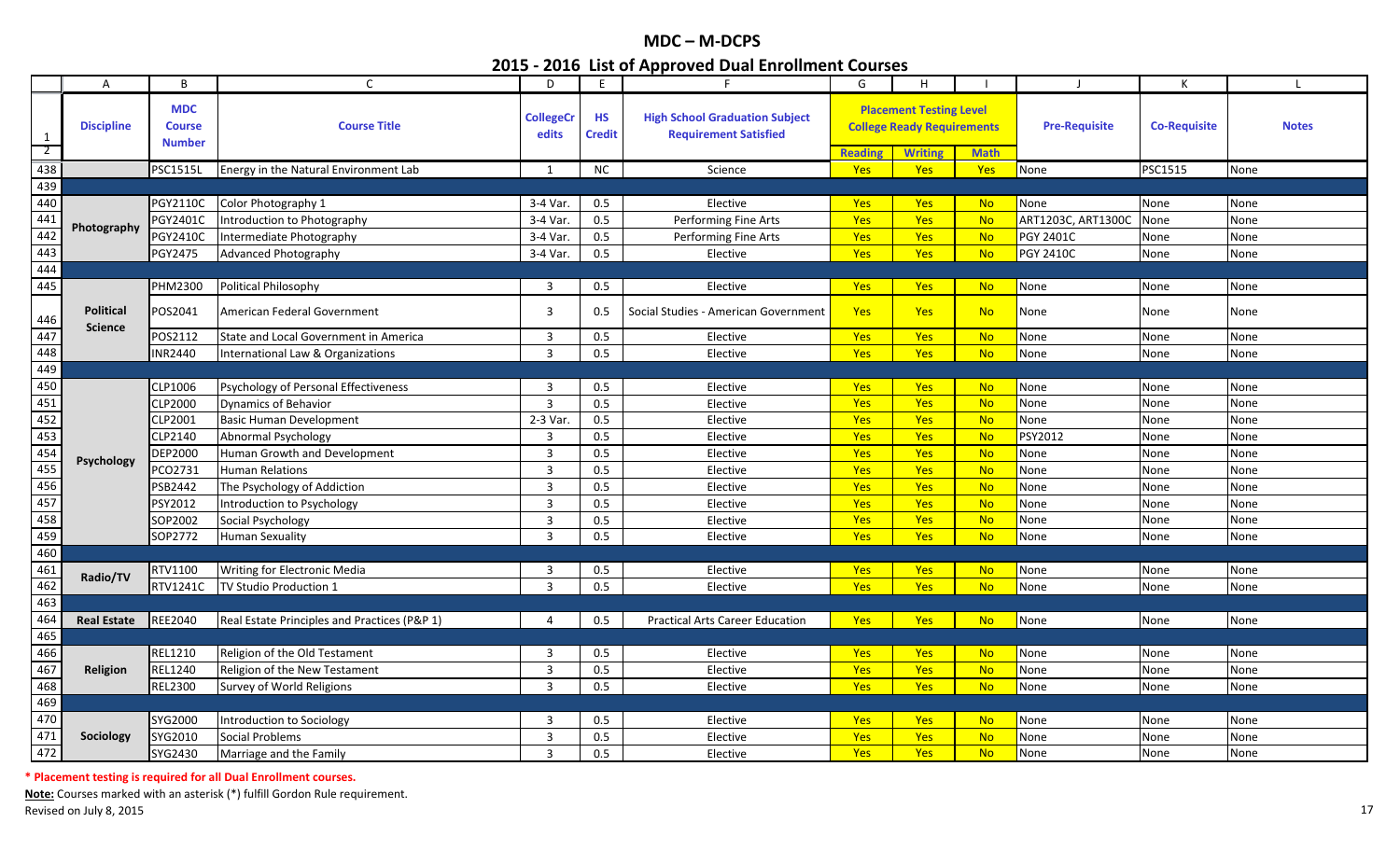|                                | A                    | B                                            | $\mathsf{C}$                                | D                         | E                          | $\mathsf{E}\hspace{-.15em}$                                           | G              | H                                                                                     |             |                                                         | K                   |                                                |
|--------------------------------|----------------------|----------------------------------------------|---------------------------------------------|---------------------------|----------------------------|-----------------------------------------------------------------------|----------------|---------------------------------------------------------------------------------------|-------------|---------------------------------------------------------|---------------------|------------------------------------------------|
| $\mathbf{1}$<br>$\overline{2}$ | <b>Discipline</b>    | <b>MDC</b><br><b>Course</b><br><b>Number</b> | <b>Course Title</b>                         | <b>CollegeCr</b><br>edits | <b>HS</b><br><b>Credit</b> | <b>High School Graduation Subject</b><br><b>Requirement Satisfied</b> | <b>Reading</b> | <b>Placement Testing Level</b><br><b>College Ready Requirements</b><br><b>Writing</b> | <b>Math</b> | <b>Pre-Requisite</b>                                    | <b>Co-Requisite</b> | <b>Notes</b>                                   |
| 473                            |                      |                                              |                                             |                           |                            |                                                                       |                |                                                                                       |             |                                                         |                     |                                                |
| 474                            | <b>Speech</b>        | SPC1017*                                     | <b>Fundamentals of Speech Communication</b> | $\overline{3}$            | 0.5                        | Elective                                                              | Yes            | <b>Yes</b>                                                                            | <b>No</b>   | None                                                    | None                | None                                           |
| 475                            | Communicatio SPC2608 |                                              | Introduction to Public Speaking             | $\mathbf{a}$              | 0.5                        | Performing Fine Arts                                                  | Yes            | Yes                                                                                   | <b>No</b>   | None                                                    | None                | None                                           |
| 476                            |                      |                                              |                                             |                           |                            |                                                                       |                |                                                                                       |             |                                                         |                     |                                                |
| 477                            |                      | QMB2100*                                     | <b>Basic Business Statistics</b>            | $\overline{3}$            | -1                         | Mathematics                                                           | Yes            | Yes                                                                                   | Yes         | None                                                    | <b>QMB2100L</b>     | None                                           |
| 478                            |                      | <b>QMB2100L</b>                              | <b>Basic Statistics Laboratory</b>          | 1                         | <b>NC</b>                  | Mathematics                                                           | Yes            | Yes                                                                                   | Yes         | None                                                    | QMB2100             | None                                           |
| 479                            | <b>Statistics</b>    | STA2023*                                     | <b>Statistical Methods</b>                  | 3                         | 1                          | Mathematics                                                           | Yes            | <b>Yes</b>                                                                            | Yes         | MAT1033 or<br><b>Placement in MAC</b><br>1105 or higher | None                | None                                           |
| 480                            |                      |                                              |                                             |                           |                            |                                                                       |                |                                                                                       |             |                                                         |                     |                                                |
| 481                            | <b>Student Life</b>  | <b>IDS1044</b>                               | Leadership Seminar                          | $\mathbf{3}$              | 0.5                        | Elective                                                              | Yes            | <b>Yes</b>                                                                            | <b>No</b>   | None                                                    | None                | None                                           |
| 482                            | <b>Skills and</b>    | SLS1401                                      | Psychology of Career Adjustment             | 1-6 Var.                  | 0.5                        | Elective                                                              | <b>No</b>      | <b>No</b>                                                                             | <b>No</b>   | None                                                    | None                | a 2.5 high school                              |
| 483                            | Interdisciplinar     | SLS1510                                      | <b>Preparing for Student Success</b>        | $\overline{3}$            | 0.5                        | Elective                                                              | <b>No</b>      | <b>No</b>                                                                             | <b>No</b>   | None                                                    | None                | cumulative weighted GPA                        |
| 484                            |                      |                                              |                                             |                           |                            |                                                                       |                |                                                                                       |             |                                                         |                     |                                                |
| 485                            |                      | THE1925                                      | <b>Studio Theatre Production</b>            | 3                         | 0.5                        | <b>Performing Fine Arts</b>                                           | Yes            | <b>Yes</b>                                                                            | <b>No</b>   | Department's<br>Permission                              | None                | None                                           |
| 486                            |                      | THE2000                                      | <b>Theatre Appreciation</b>                 | 3                         | 0.5                        | Performing Fine Arts                                                  | <b>Yes</b>     | <b>Yes</b>                                                                            | <b>No</b>   | Req. for Drama Majors None                              |                     | None                                           |
| 487                            |                      | THE2051                                      | <b>Children's Theatre Production</b>        | $\overline{3}$            | 0.5                        | Performing Fine Arts                                                  | Yes            | Yes                                                                                   | <b>No</b>   | None                                                    | None                | None                                           |
| 488                            |                      | <b>TPA1200</b>                               | Stagecraft                                  | 3                         | 0.5                        | Performing Fine Arts                                                  | Yes            | Yes                                                                                   | <b>No</b>   | None                                                    | None                | May be taken<br>concurrently with TPP<br>1110. |
| 489                            |                      | <b>TPA1220</b>                               | Lighting                                    | 3                         | 0.5                        | Performing Fine Arts                                                  | Yes            | Yes                                                                                   | <b>No</b>   | None                                                    | None                | None                                           |
| 490                            |                      | <b>TPA1230</b>                               | <b>Theatre Costuming</b>                    | $\overline{3}$            | 0.5                        | Performing Fine Arts                                                  | Yes            | Yes                                                                                   | <b>No</b>   | None                                                    | None                | None                                           |
| 491                            |                      | TPA1248                                      | Makeup for the Stage                        | $\overline{3}$            | 0.5                        | Performing Fine Arts                                                  | Yes            | <b>Yes</b>                                                                            | <b>No</b>   | None                                                    | None                | None                                           |
| 492                            |                      | TPA2292                                      | Production Laboratory                       | 1-3 Var.                  | 0.5                        | Performing Fine Arts                                                  | Yes            | Yes                                                                                   | <b>No</b>   | None                                                    | None                | Required of all first-year<br>students.        |
| 493                            |                      | TPP1100                                      | Acting 1                                    | 3                         | 0.5                        | Performing Fine Arts                                                  | Yes            | Yes                                                                                   | <b>No</b>   | None                                                    | None                | May be repeated for<br>credit                  |
| 494                            |                      | TPP1110                                      | Acting 1                                    | 3                         | 0.5                        | Performing Fine Arts                                                  | Yes            | <b>Yes</b>                                                                            | <b>No</b>   | TPP1100                                                 | None                | Continuation of TPP 1100.                      |
| 495                            |                      | TPP1120                                      | <b>Improvisation Ensemble</b>               | $\overline{3}$            | 0.5                        | Performing Fine Arts                                                  | Yes            | Yes                                                                                   | <b>No</b>   | None                                                    | None                | None                                           |
| 496                            |                      | TPP1150                                      | Scene Study 1                               | $\overline{3}$            | 0.5                        | Performing Fine Arts                                                  | Yes            | <b>Yes</b>                                                                            | <b>No</b>   | None                                                    | None                | None                                           |